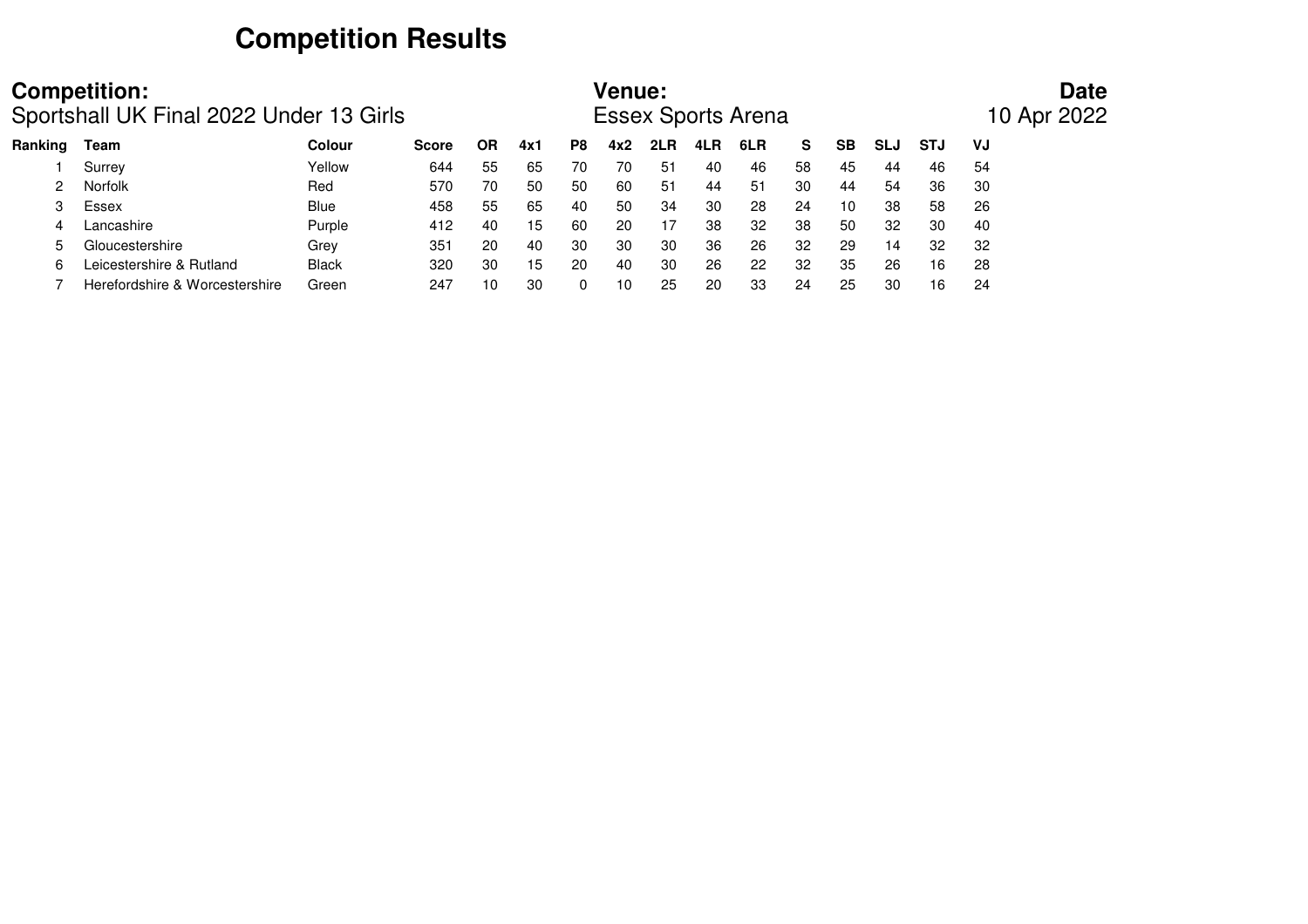# **Team Results** *Norfolk (red)*

|         | <b>Competition:</b> | Sportshall UK Final 2022 Under 13 Girls |               |              |           |        |                | <b>Venue:</b>     |      |                   | <b>Essex Sports Arena</b> |       |           |            |             |                | <b>Date</b><br>10 Apr 2022 |
|---------|---------------------|-----------------------------------------|---------------|--------------|-----------|--------|----------------|-------------------|------|-------------------|---------------------------|-------|-----------|------------|-------------|----------------|----------------------------|
| Ranking | Team                |                                         | <b>Colour</b> | <b>Score</b> | <b>OR</b> | 4x1    | P <sub>8</sub> | 4x2               | 2LR  | 4LR               | 6LR                       | S     | <b>SB</b> | <b>SLJ</b> | <b>STJ</b>  | VJ             |                            |
|         | Surrey              |                                         | Yellow        | 644          | 55        | 65     | 70             | 70                | 51   | 40                | 46                        | 58    | 45        | 44         | 46          | 54             |                            |
|         | <b>Norfolk</b>      |                                         | Red           | 570          | 70        | 50     | 50             | 60                | 51   | 44                | 51                        | 30    | 44        | 54         | 36          | 30             |                            |
| 3       | Essex               |                                         | <b>Blue</b>   | 458          | 55        | 65     | 40             | 50                | 34   | 30                | 28                        | 24    | 10        | 38         | 58          | 26             |                            |
| 4       | Lancashire          |                                         | Purple        | 412          | 40        | 15     | 60             | 20                | 17   | 38                | 32                        | 38    | 50        | 32         | 30          | 40             |                            |
| 5       | Gloucestershire     |                                         | Grey          | 351          | 20        | 40     | 30             | 30                | 30   | 36                | 26                        | 32    | 29        | 14         | 32          | 32             |                            |
| 6       |                     | Leicestershire & Rutland                | <b>Black</b>  | 320          | 30        | 15     | 20             | 40                | 30   | 26                | 22                        | 32    | 35        | 26         | 16          | 28             |                            |
|         |                     | Herefordshire & Worcestershire          | Green         | 247          | 10        | 30     | $\Omega$       | 10                | 25   | 20                | 33                        | 24    | 25        | 30         | 16          | 24             |                            |
|         | <b>Comp No Name</b> |                                         |               | <b>Event</b> |           | Perf1  |                | Perf <sub>2</sub> |      | Perf <sub>3</sub> |                           | Perf4 |           |            | <b>Best</b> | Ranking        | <b>Points</b>              |
|         |                     | Amy Fielding                            |               | 2LR          |           | 24.9   |                |                   | 24.5 |                   |                           |       |           |            | 24.5        | 4              | 24                         |
|         |                     | Amy Fielding                            |               | <b>SB</b>    |           |        | 86             |                   |      |                   |                           |       |           |            | 86          |                | 30                         |
|         | 2                   | Lola Van Baaren                         |               | 2LR          |           | 24.3   |                |                   | 24.3 |                   |                           |       |           |            | 24.3        | $2 =$          | 27                         |
|         | $\overline{2}$      | Lola Van Baaren                         |               | VJ           |           |        | 49             |                   | 50   |                   | 48                        |       | 50        |            | 50          | 9              | 14                         |
|         | 3                   | Maizie Boylan                           |               | 4LR          |           | 51.5   |                |                   | 52.3 |                   |                           |       |           |            | 52.3        | 3              | 26                         |
|         | 3                   | Maizie Boylan                           |               | <b>SLJ</b>   |           | 2.12   |                |                   | 2.22 |                   | 2.20                      | 0.00  |           |            | 2.22        | 4              | 24                         |
|         | 4                   | Mia Squires                             |               | 4LR          |           | 52.3   |                |                   | 54.0 |                   |                           |       |           |            | 54.0        | 7              | 18                         |
|         | 4                   | Mia Squires                             |               | <b>STJ</b>   |           | 6.60   |                |                   | 6.52 |                   | 6.60                      | 6.70  |           |            | 6.70        | 4              | 24                         |
|         | 5                   | Abigail Bransgrove                      |               | 6LR          |           | 1:25.6 |                |                   |      |                   |                           |       |           | 1:25.6     |             | $\overline{2}$ | 28                         |
|         | 6                   | Faye Nottage                            |               | 6LR          |           | 1:26.9 |                |                   |      |                   |                           |       |           | 1:26.9     |             | $4=$           | 23                         |
|         |                     | <b>Belle Hoy</b>                        |               | S            |           | 7.07   |                |                   | 6.83 |                   | 7.00                      | 7.05  |           |            | 7.07        | 10             | 12                         |
|         | 8                   | <b>Fleur Ritchie</b>                    |               | <b>STJ</b>   |           | 5.90   |                |                   | 6.01 |                   | 6.10                      | 0.00  |           |            | 6.10        | 10             | 12                         |
|         | 9                   | <b>Isla Hibbert</b>                     |               | VJ           |           |        | 49             |                   | 50   |                   | 51                        |       | 51        |            | 51          | 8              | 16                         |
|         | 10                  | Rebecca Johnson                         |               | <b>SLJ</b>   |           | 2.33   |                |                   | 2.32 |                   | 2.38                      | 0.00  |           |            | 2.38        |                | 30                         |
|         | 11                  | <b>Lily Ganley</b>                      |               | <b>SB</b>    |           |        | 74             |                   |      |                   |                           |       |           |            | 74          | 9              | 14                         |
|         | 12                  | Mia Lesniak                             |               | S            |           | 6.77   |                |                   | 6.32 |                   | 0.00                      | 7.27  |           |            | 7.27        | $\overline{7}$ | 18                         |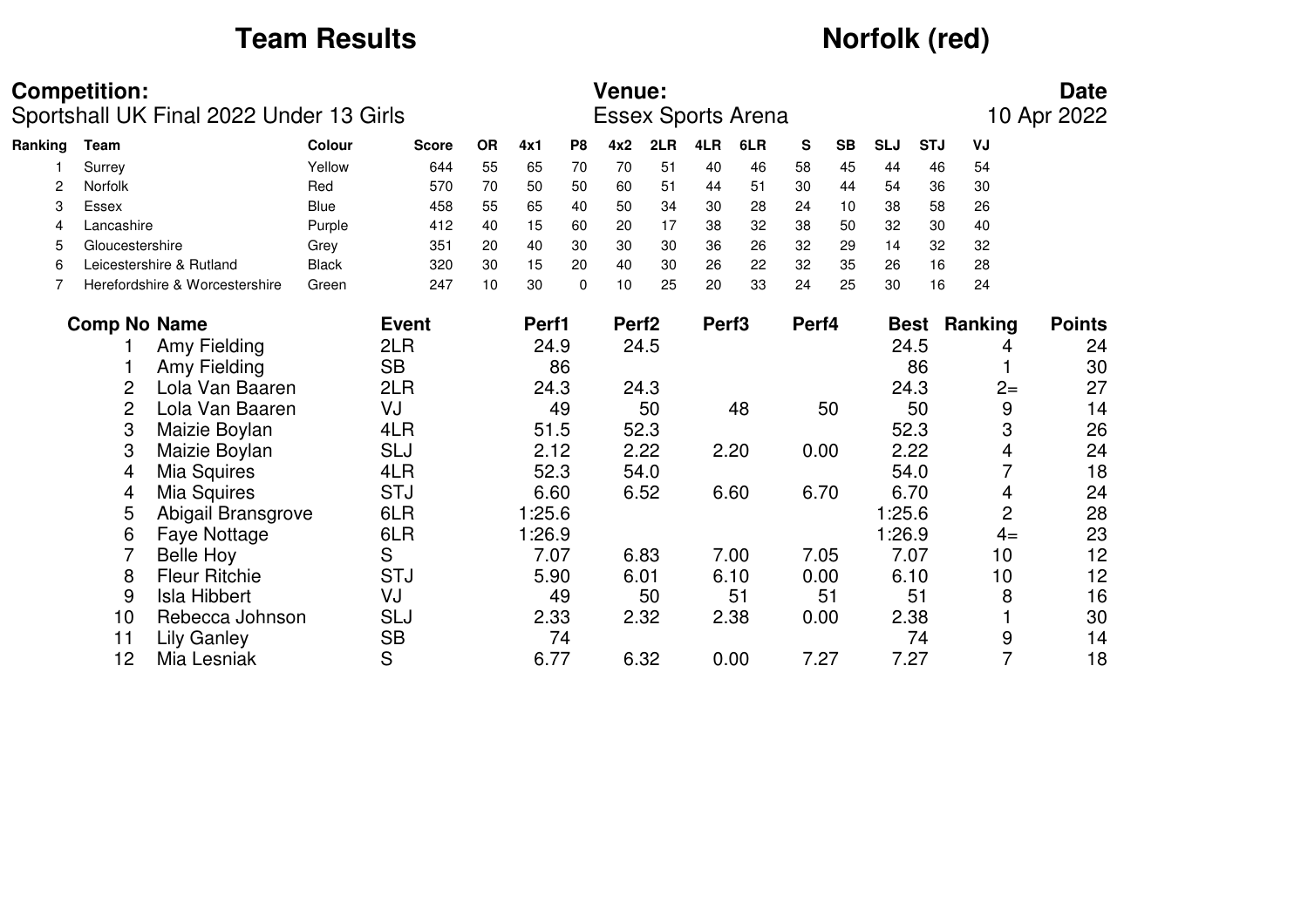# **Team Results Leicestershire & Rutland (black)**

|         | <b>Competition:</b> |                                         |              |              |           |        |                | <b>Venue:</b>     |      |                   |                           |           |           |            |             |         | <b>Date</b>    |
|---------|---------------------|-----------------------------------------|--------------|--------------|-----------|--------|----------------|-------------------|------|-------------------|---------------------------|-----------|-----------|------------|-------------|---------|----------------|
|         |                     | Sportshall UK Final 2022 Under 13 Girls |              |              |           |        |                |                   |      |                   | <b>Essex Sports Arena</b> |           |           |            |             |         | 10 Apr 2022    |
| Ranking | Team                |                                         | Colour       | <b>Score</b> | <b>OR</b> | 4x1    | P <sub>8</sub> | 4x2               | 2LR  | 4LR               | 6LR                       | ${\bf S}$ | <b>SB</b> | <b>SLJ</b> | <b>STJ</b>  | VJ      |                |
|         | Surrey              |                                         | Yellow       | 644          | 55        | 65     | 70             | 70                | 51   | 40                | 46                        | 58        | 45        | 44         | 46          | 54      |                |
| 2       | Norfolk             |                                         | Red          | 570          | 70        | 50     | 50             | 60                | 51   | 44                | 51                        | 30        | 44        | 54         | 36          | 30      |                |
| 3       | Essex               |                                         | Blue         | 458          | 55        | 65     | 40             | 50                | 34   | 30                | 28                        | 24        | 10        | 38         | 58          | 26      |                |
| 4       | Lancashire          |                                         | Purple       | 412          | 40        | 15     | 60             | 20                | 17   | 38                | 32                        | 38        | 50        | 32         | 30          | 40      |                |
| 5       | Gloucestershire     |                                         | Grey         | 351          | 20        | 40     | 30             | 30                | 30   | 36                | 26                        | 32        | 29        | 14         | 32          | 32      |                |
| 6       |                     | Leicestershire & Rutland                | <b>Black</b> | 320          | 30        | 15     | 20             | 40                | 30   | 26                | 22                        | 32        | 35        | 26         | 16          | 28      |                |
|         |                     | Herefordshire & Worcestershire          | Green        | 247          | 10        | 30     | $\Omega$       | 10                | 25   | 20                | 33                        | 24        | 25        | 30         | 16          | 24      |                |
|         | <b>Comp No Name</b> |                                         |              | <b>Event</b> |           | Perf1  |                | Perf <sub>2</sub> |      | Perf <sub>3</sub> |                           | Perf4     |           |            | <b>Best</b> | Ranking | <b>Points</b>  |
|         | 13                  | Lilia Wilkins                           |              | 2LR          |           | 24.7   |                |                   | 24.7 |                   |                           |           |           |            | 24.7        |         | 18             |
|         | 13                  | Lilia Wilkins                           |              | <b>SB</b>    |           |        | 80             |                   |      |                   |                           |           |           |            | 80          | $3=$    | 25             |
|         | 14                  | Alexandra Nathaniel                     |              | 2LR          |           | 25.1   |                |                   | 0.0  |                   |                           |           |           | 25.1       |             | 10      | 12             |
|         | 14                  | Alexandra Nathaniel                     |              | VJ           |           |        | 50             |                   | 50   |                   | 51                        |           | 53        |            | 53          | 6       | 20             |
|         | 15                  | <b>Isla Fillary</b>                     |              | 4LR          |           | 54.7   |                |                   | 0.0  |                   |                           |           |           |            | 54.7        | 10      | 12             |
|         | 15                  | <b>Isla Fillary</b>                     |              | <b>SLJ</b>   |           | 2.16   |                |                   | 2.15 |                   | 2.16                      | 0.00      |           |            | 2.16        | 5       | 22             |
|         | 16                  | Jasmine Johnson                         |              | 4LR          |           | 54.3   |                |                   | 0.0  |                   |                           |           |           |            | 54.3        | 9       | 14             |
|         | 16                  | Jasmine Johnson                         |              | S            |           | 5.67   |                |                   | 6.16 |                   | 4.88                      | 5.27      |           |            | 6.16        | 13      | 6              |
|         | 17                  | <b>Freya Suart</b>                      |              | 6LR          |           | 1:28.8 |                |                   |      |                   |                           |           |           | 1:28.8     |             |         | 18             |
|         | 17                  | <b>Freya Suart</b>                      |              | <b>STJ</b>   |           | 5.22   |                |                   | 5.33 |                   | 5.35                      | 5.17      |           |            | 5.35        | 13      | 6              |
|         | 18                  | Millie Battison                         |              | 6LR          |           | 1:30.8 |                |                   |      |                   |                           |           |           | 1:30.8     |             | 14      | $\overline{4}$ |
|         | 19                  | <b>Emily Gibson</b>                     |              | <b>STJ</b>   |           | 5.81   |                |                   | 5.65 |                   | 5.91                      | 5.89      |           |            | 5.91        | 11      | 10             |
|         | 20                  | <b>Maddy Cufflin</b>                    |              | S            |           | 7.67   |                |                   | 7.86 |                   | 7.81                      | 7.93      |           |            | 7.93        | 3       | 26             |
|         | 21                  | Susannah Bregazzi                       |              | <b>SB</b>    |           |        | 72             |                   |      |                   |                           |           |           |            | 72          | 11      | 10             |
|         | 22                  | <b>Amilie Stevenson</b>                 |              | <b>SLJ</b>   |           | 1.92   |                |                   | 1.91 |                   | 1.95                      | 0.00      |           |            | 1.95        | 14      | 4              |
|         | 23                  | Sofia Palumbo                           |              | VJ           |           |        | 46             |                   | 43   |                   | 46                        |           | 46        |            | 46          | 12      | 8              |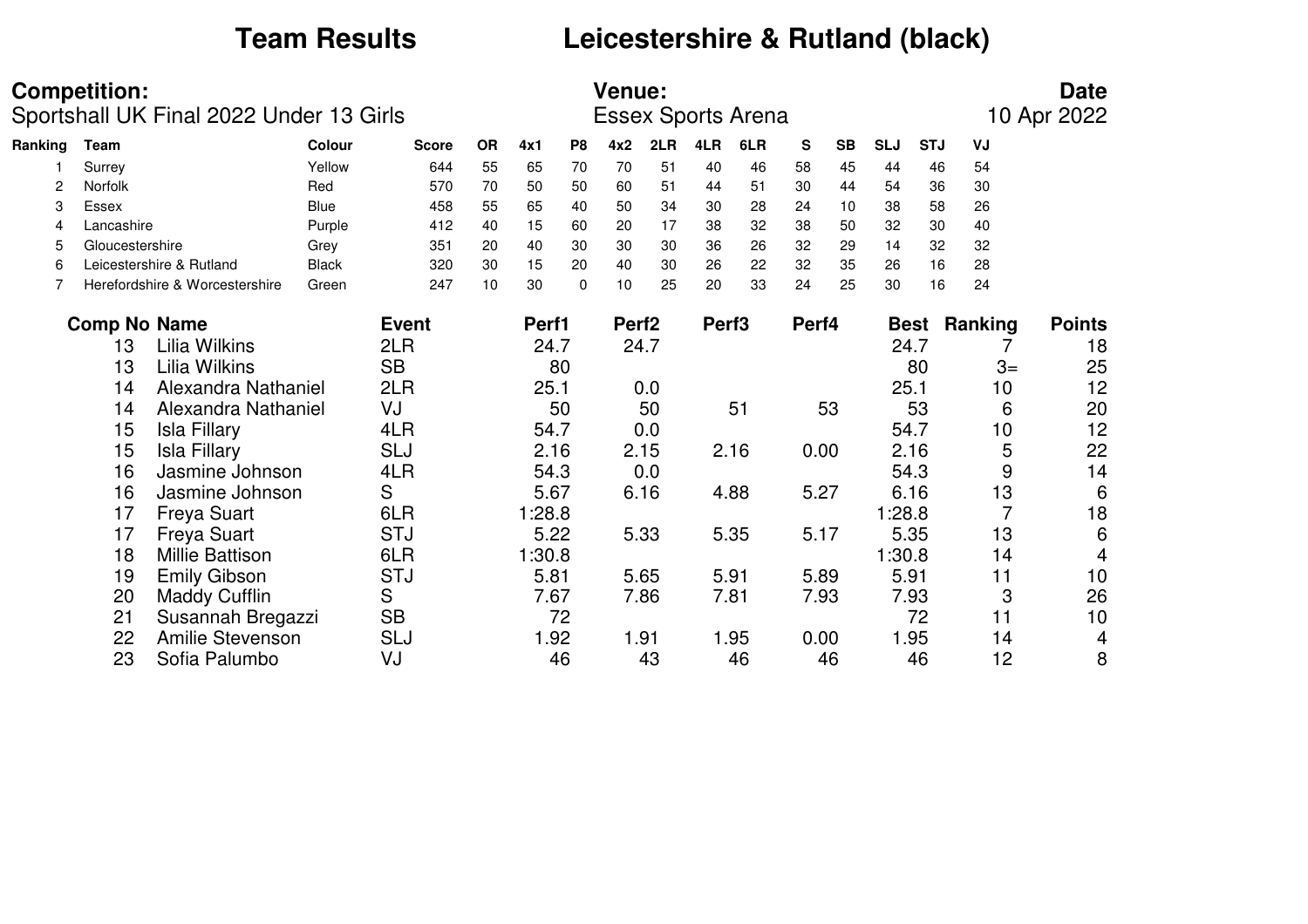# **Team Results Lancashire (purple)**

|         | <b>Competition:</b> |                                         |              |              |           |        |          | <b>Venue:</b>     |      |                   |                           |       |           |            |             |                | <b>Date</b>   |
|---------|---------------------|-----------------------------------------|--------------|--------------|-----------|--------|----------|-------------------|------|-------------------|---------------------------|-------|-----------|------------|-------------|----------------|---------------|
|         |                     | Sportshall UK Final 2022 Under 13 Girls |              |              |           |        |          |                   |      |                   | <b>Essex Sports Arena</b> |       |           |            |             |                | 10 Apr 2022   |
| Ranking | Team                |                                         | Colour       | <b>Score</b> | <b>OR</b> | 4x1    | P8       | 4x2               | 2LR  | 4LR               | 6LR                       | S     | <b>SB</b> | <b>SLJ</b> | <b>STJ</b>  | VJ             |               |
|         | Surrey              |                                         | Yellow       | 644          | 55        | 65     | 70       | 70                | 51   | 40                | 46                        | 58    | 45        | 44         | 46          | 54             |               |
| 2       | <b>Norfolk</b>      |                                         | Red          | 570          | 70        | 50     | 50       | 60                | 51   | 44                | 51                        | 30    | 44        | 54         | 36          | 30             |               |
| 3       | Essex               |                                         | Blue         | 458          | 55        | 65     | 40       | 50                | 34   | 30                | 28                        | 24    | 10        | 38         | 58          | 26             |               |
| 4       | Lancashire          |                                         | Purple       | 412          | 40        | 15     | 60       | 20                | 17   | 38                | 32                        | 38    | 50        | 32         | 30          | 40             |               |
| 5       | Gloucestershire     |                                         | Grey         | 351          | 20        | 40     | 30       | 30                | 30   | 36                | 26                        | 32    | 29        | 14         | 32          | 32             |               |
| 6       |                     | Leicestershire & Rutland                | <b>Black</b> | 320          | 30        | 15     | 20       | 40                | 30   | 26                | 22                        | 32    | 35        | 26         | 16          | 28             |               |
|         |                     | Herefordshire & Worcestershire          | Green        | 247          | 10        | 30     | $\Omega$ | 10                | 25   | 20                | 33                        | 24    | 25        | 30         | 16          | 24             |               |
|         |                     | <b>Comp No Name</b>                     |              | <b>Event</b> |           | Perf1  |          | Perf <sub>2</sub> |      | Perf <sub>3</sub> |                           | Perf4 |           |            | <b>Best</b> | Ranking        | <b>Points</b> |
|         | 25                  | Lyra Stretch                            |              | 2LR          |           | 25.7   |          |                   | 0.0  |                   |                           |       |           |            | 25.7        | $12 =$         | 7             |
|         | 25                  | Lyra Stretch                            |              | <b>SLJ</b>   |           | 2.05   |          |                   | 2.09 |                   | 2.15                      | 0.00  |           |            | 2.15        | 6              | 20            |
|         | 26                  | Emilia Simpson                          |              | 2LR          |           | 25.6   |          |                   | 0.0  |                   |                           |       |           |            | 25.6        | 11             | 10            |
|         | 26                  | Emilia Simpson                          |              | <b>SB</b>    |           |        | 78       |                   |      |                   |                           |       |           |            | 78          | 5              | 22            |
|         | 27                  | <b>Thia Grice</b>                       |              | 4LR          |           | 51.8   |          |                   | 51.6 |                   |                           |       |           |            | 51.6        | $\overline{c}$ | 28            |
|         | 27                  | <b>Thia Grice</b>                       |              | <b>STJ</b>   |           | 6.34   |          |                   | 6.38 |                   | 6.62                      | 6.44  |           |            | 6.62        | 5              | 22            |
|         | 28                  | <b>Lucie Duckett</b>                    |              | 4LR          |           | 54.9   |          |                   | 0.0  |                   |                           |       |           |            | 54.9        | 11             | 10            |
|         | 28                  | <b>Lucie Duckett</b>                    |              | <b>SB</b>    |           |        | 81       |                   |      |                   |                           |       |           |            | 81          | $\overline{c}$ | 28            |
|         | 29                  | Agatha Taylor                           |              | 6LR          |           | 1:25.8 |          |                   |      |                   |                           |       |           | 1:25.8     |             | 3              | 26            |
|         | 29                  | Agatha Taylor                           |              | VJ           |           |        | 45       |                   | 43   |                   | 45                        |       | 47        |            | 47          | 10             | 12            |
|         | 30                  | <b>Isla Bamber</b>                      |              | 6LR          |           | 1:30.3 |          |                   |      |                   |                           |       |           | 1:30.3     |             | 13             | 6             |
|         | 30                  | <b>Isla Bamber</b>                      |              | VJ           |           |        | 55       |                   | 54   |                   | 59                        |       | 55        |            | 59          | $\overline{c}$ | 28            |
|         | 31                  | Balin Ojumobi                           |              | <b>STJ</b>   |           | 5.66   |          |                   | 0.00 |                   | 5.79                      | 5.72  |           |            | 5.79        | 12             | 8             |
|         | 32                  | Bettelin Ojumobi                        |              | S            |           | 7.37   |          |                   | 7.56 |                   | 7.65                      |       | 7.90      |            | 7.90        | 4              | 24            |
|         | 33                  | Leila Pilkington                        |              | S            |           | 7.11   |          |                   | 5.98 |                   | 5.68                      | 6.79  |           |            | 7.11        | 9              | 14            |
|         | 34                  | <b>Isla Roberts</b>                     |              | SLJ          |           | 2.06   |          |                   | 2.08 |                   | 2.03                      | 0.00  |           |            | 2.08        | 10             | 12            |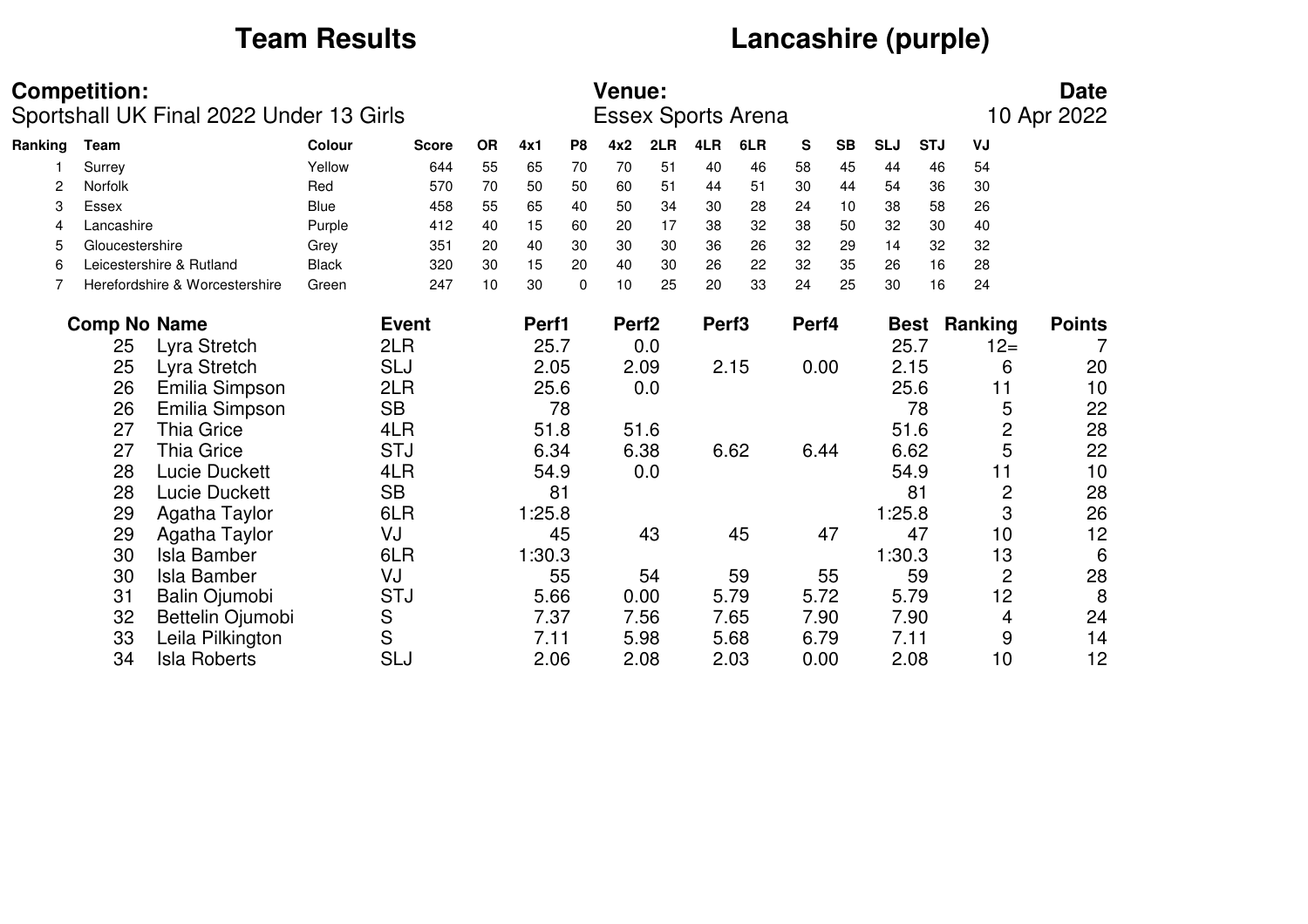# **Team Results CONSURGE 2008 Surrey (yellow)**

|         | <b>Competition:</b> | Sportshall UK Final 2022 Under 13 Girls |              |              |           |        |                | <b>Venue:</b>     |      |                   | <b>Essex Sports Arena</b> |       |           |            |            |                | <b>Date</b><br>10 Apr 2022 |
|---------|---------------------|-----------------------------------------|--------------|--------------|-----------|--------|----------------|-------------------|------|-------------------|---------------------------|-------|-----------|------------|------------|----------------|----------------------------|
| Ranking | <b>Team</b>         |                                         | Colour       | <b>Score</b> | <b>OR</b> | 4x1    | P <sub>8</sub> | 4x2               | 2LR  | 4LR               | 6LR                       | S     | <b>SB</b> | <b>SLJ</b> | <b>STJ</b> | VJ             |                            |
|         | Surrey              |                                         | Yellow       | 644          | 55        | 65     | 70             | 70                | 51   | 40                | 46                        | 58    | 45        | 44         | 46         | 54             |                            |
| 2       | <b>Norfolk</b>      |                                         | Red          | 570          | 70        | 50     | 50             | 60                | 51   | 44                | 51                        | 30    | 44        | 54         | 36         | 30             |                            |
| 3       | Essex               |                                         | Blue         | 458          | 55        | 65     | 40             | 50                | 34   | 30                | 28                        | 24    | 10        | 38         | 58         | 26             |                            |
| 4       | Lancashire          |                                         | Purple       | 412          | 40        | 15     | 60             | 20                | 17   | 38                | 32                        | 38    | 50        | 32         | 30         | 40             |                            |
| 5       | Gloucestershire     |                                         | Grey         | 351          | 20        | 40     | 30             | 30                | 30   | 36                | 26                        | 32    | 29        | 14         | 32         | 32             |                            |
| 6       |                     | Leicestershire & Rutland                | <b>Black</b> | 320          | 30        | 15     | 20             | 40                | 30   | 26                | 22                        | 32    | 35        | 26         | 16         | 28             |                            |
|         |                     | Herefordshire & Worcestershire          | Green        | 247          | 10        | 30     | $\Omega$       | 10                | 25   | 20                | 33                        | 24    | 25        | 30         | 16         | 24             |                            |
|         | <b>Comp No Name</b> |                                         |              | <b>Event</b> |           | Perf1  |                | Perf <sub>2</sub> |      | Perf <sub>3</sub> |                           | Perf4 |           |            | Best       | Ranking        | <b>Points</b>              |
|         | 37                  | Ella Rennie                             |              | 2LR          |           | 24.3   |                | 23.9              |      |                   |                           |       |           | 23.9       |            |                | 30                         |
|         | 37                  | Ella Rennie                             |              | SLJ          |           | 2.12   |                |                   | 2.24 |                   | 2.13                      | 0.00  |           |            | 2.24       | 3              | 26                         |
|         | 38                  | <b>Emily Winyard</b>                    |              | 2LR          |           | 24.6   |                |                   | 24.6 |                   |                           |       |           |            | 24.6       | $5=$           | 21                         |
|         | 39                  | Elise Christian                         |              | 4LR          |           | 52.4   |                |                   | 52.7 |                   |                           |       |           | 52.7       |            | 4              | 24                         |
|         | 39                  | <b>Elise Christian</b>                  |              | S            |           | 10.51  |                | 11.19             |      | 10.50             |                           | 10.61 |           | 11.19      |            |                | 30                         |
|         | 40                  | <b>Maia Heward-Mills</b>                |              | 4LR          |           | 53.8   |                |                   | 0.0  |                   |                           |       |           | 53.8       |            | 8              | 16                         |
|         | 40                  | <b>Maia Heward-Mills</b>                |              | VJ           |           |        | 51             |                   | 55   |                   | 55                        |       | 54        |            | 55         | 4              | 24                         |
|         | 41                  | Elizabeth Gilligan                      |              | 6LR          |           | 1:24.7 |                |                   |      |                   |                           |       |           | 1:24.7     |            |                | 30                         |
|         | 41                  | Elizabeth Gilligan                      |              | S            |           | 8.68   |                |                   | 8.10 |                   | 8.57                      | 8.20  |           | 8.68       |            | $\overline{c}$ | 28                         |
|         | 42                  | Niamh Wells                             |              | 6LR          |           | 1:29.0 |                |                   |      |                   |                           |       |           | 1:29.0     |            | 8              | 16                         |
|         | 42                  | Niamh Wells                             |              | <b>STJ</b>   |           | 0.00   |                |                   | 6.17 |                   | 6.31                      | 6.23  |           | 6.31       |            | 6              | 20                         |
|         | 44                  | Mya Sleeman                             |              | VJ           |           |        | 65             |                   | 63   |                   | 65                        |       | 67        |            | 67         |                | 30                         |
|         | 45                  | Jasmine Nkoso                           |              | <b>STJ</b>   |           | 6.84   |                |                   | 6.50 |                   | 0.00                      | 6.82  |           |            | 6.84       | 3              | 26                         |
|         | 46                  | <b>Freya Willis</b>                     |              | SLJ          |           | 2.12   |                |                   | 2.07 |                   | 2.08                      | 0.00  |           |            | 2.12       | $\overline{7}$ | 18                         |
|         | 47                  | Martha Ab-Iorwerth                      |              | <b>SB</b>    |           |        | 80             |                   |      |                   |                           |       |           |            | 80         | $3=$           | 25                         |
|         | 48                  | Sophie Jennings                         |              | <b>SB</b>    |           |        | 77             |                   |      |                   |                           |       |           |            | 77         | 6              | 20                         |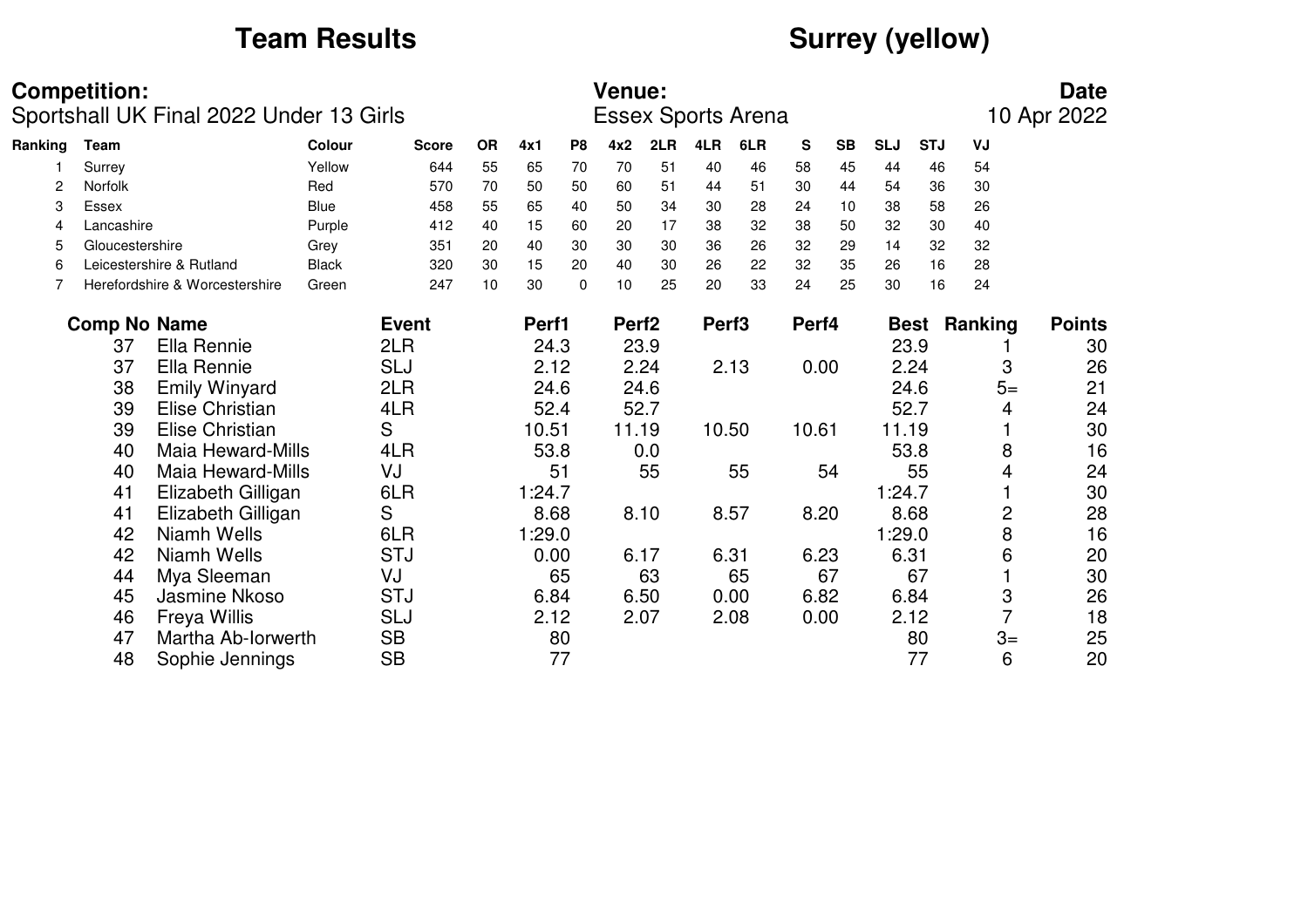# **Team Results Gloucestershire (grey)**

|         | <b>Competition:</b> | Sportshall UK Final 2022 Under 13 Girls |              |              |           |        |                | <b>Venue:</b>     |      |                   | <b>Essex Sports Arena</b> |       |           |            |            |         | <b>Date</b><br>10 Apr 2022 |
|---------|---------------------|-----------------------------------------|--------------|--------------|-----------|--------|----------------|-------------------|------|-------------------|---------------------------|-------|-----------|------------|------------|---------|----------------------------|
| Ranking | Team                |                                         | Colour       | <b>Score</b> | <b>OR</b> | 4x1    | P <sub>8</sub> | 4x2               | 2LR  | 4LR               | 6LR                       | S     | <b>SB</b> | <b>SLJ</b> | <b>STJ</b> | VJ      |                            |
|         | Surrey              |                                         | Yellow       | 644          | 55        | 65     | 70             | 70                | 51   | 40                | 46                        | 58    | 45        | 44         | 46         | 54      |                            |
| 2       | Norfolk             |                                         | Red          | 570          | 70        | 50     | 50             | 60                | 51   | 44                | 51                        | 30    | 44        | 54         | 36         | 30      |                            |
| 3       | Essex               |                                         | Blue         | 458          | 55        | 65     | 40             | 50                | 34   | 30                | 28                        | 24    | 10        | 38         | 58         | 26      |                            |
| 4       | Lancashire          |                                         | Purple       | 412          | 40        | 15     | 60             | 20                | 17   | 38                | 32                        | 38    | 50        | 32         | 30         | 40      |                            |
| 5       | Gloucestershire     |                                         | Grey         | 351          | 20        | 40     | 30             | 30                | 30   | 36                | 26                        | 32    | 29        | 14         | 32         | 32      |                            |
| 6       |                     | Leicestershire & Rutland                | <b>Black</b> | 320          | 30        | 15     | 20             | 40                | 30   | 26                | 22                        | 32    | 35        | 26         | 16         | 28      |                            |
|         |                     | Herefordshire & Worcestershire          | Green        | 247          | 10        | 30     | 0              | 10                | 25   | 20                | 33                        | 24    | 25        | 30         | 16         | 24      |                            |
|         | <b>Comp No Name</b> |                                         |              | <b>Event</b> |           | Perf1  |                | Perf <sub>2</sub> |      | Perf <sub>3</sub> |                           | Perf4 |           |            | Best       | Ranking | <b>Points</b>              |
|         | 49                  | Izzy Cook                               |              | 2LR          |           | 25.0   |                |                   | 0.0  |                   |                           |       |           | 25.0       |            | $8=$    | 15                         |
|         | 49                  | Izzy Cook                               |              | <b>SLJ</b>   |           | 1.98   |                |                   | 1.98 |                   | 2.00                      | 0.00  |           | 2.00       |            | 13      | 6                          |
|         | 50                  | Megan Amey                              |              | 2LR          |           | 25.0   |                |                   | 0.0  |                   |                           |       |           | 25.0       |            | $8=$    | 15                         |
|         | 50                  | Megan Amey                              |              | VJ           |           |        | 50             |                   | 48   |                   | 52                        |       | 55        |            | 55         | 5       | 22                         |
|         | 51                  | <b>Charlotte Smith</b>                  |              | 4LR          |           | 56.6   |                |                   | 0.0  |                   |                           |       |           | 56.6       |            | 13      | 6                          |
|         | 51                  | <b>Charlotte Smith</b>                  |              | S            |           | 6.35   |                |                   | 6.57 |                   | 6.88                      | 6.71  |           | 6.88       |            | 11      | 10                         |
|         | 52                  | <b>Bluebell Heath-Smith</b>             |              | 4LR          |           | 52.3   |                |                   | 51.4 |                   |                           |       |           | 51.4       |            |         | 30                         |
|         | 52                  | <b>Bluebell Heath-Smith</b>             |              | <b>SB</b>    |           |        | 73             |                   |      |                   |                           |       |           |            | 73         | 10      | 12                         |
|         | 53                  | <b>Josie Steer</b>                      |              | 6LR          |           | 1:29.2 |                |                   |      |                   |                           |       |           | 1:29.2     |            | $9=$    | 13                         |
|         | 53                  | <b>Josie Steer</b>                      |              | <b>STJ</b>   |           | 6.14   |                | 6.01              |      |                   | 5.84                      | 6.08  |           | 6.14       |            | 9       | 14                         |
|         | 54                  | <b>Amber Tandy</b>                      |              | 6LR          |           | 1:29.2 |                |                   |      |                   |                           |       |           | 1:29.2     |            | $9=$    | 13                         |
|         | 54                  | <b>Amber Tandy</b>                      |              | <b>STJ</b>   |           | 6.15   |                |                   | 6.25 |                   | 5.99                      | 6.25  |           | 6.25       |            | 7       | 18                         |
|         | 55                  | Jessica Asquith                         |              | S            |           | 7.65   |                |                   | 7.34 |                   | 7.30                      | 7.75  |           | 7.75       |            | 5       | 22                         |
|         | 56                  | Annabel Gordon                          |              | <b>SB</b>    |           |        | 75             |                   |      |                   |                           |       |           |            | 75         | $7=$    | 17                         |
|         | 57                  | Lilia Killourhey                        |              | <b>SLJ</b>   |           | 2.01   |                | 2.01              |      |                   | 1.99                      | 0.00  |           | 2.01       |            | 12      | 8                          |
|         | 58                  | Daisy Hopcraft                          |              | VJ           |           |        | 42             |                   | 43   |                   | 39                        |       | 47        |            | 47         | 11      | 10                         |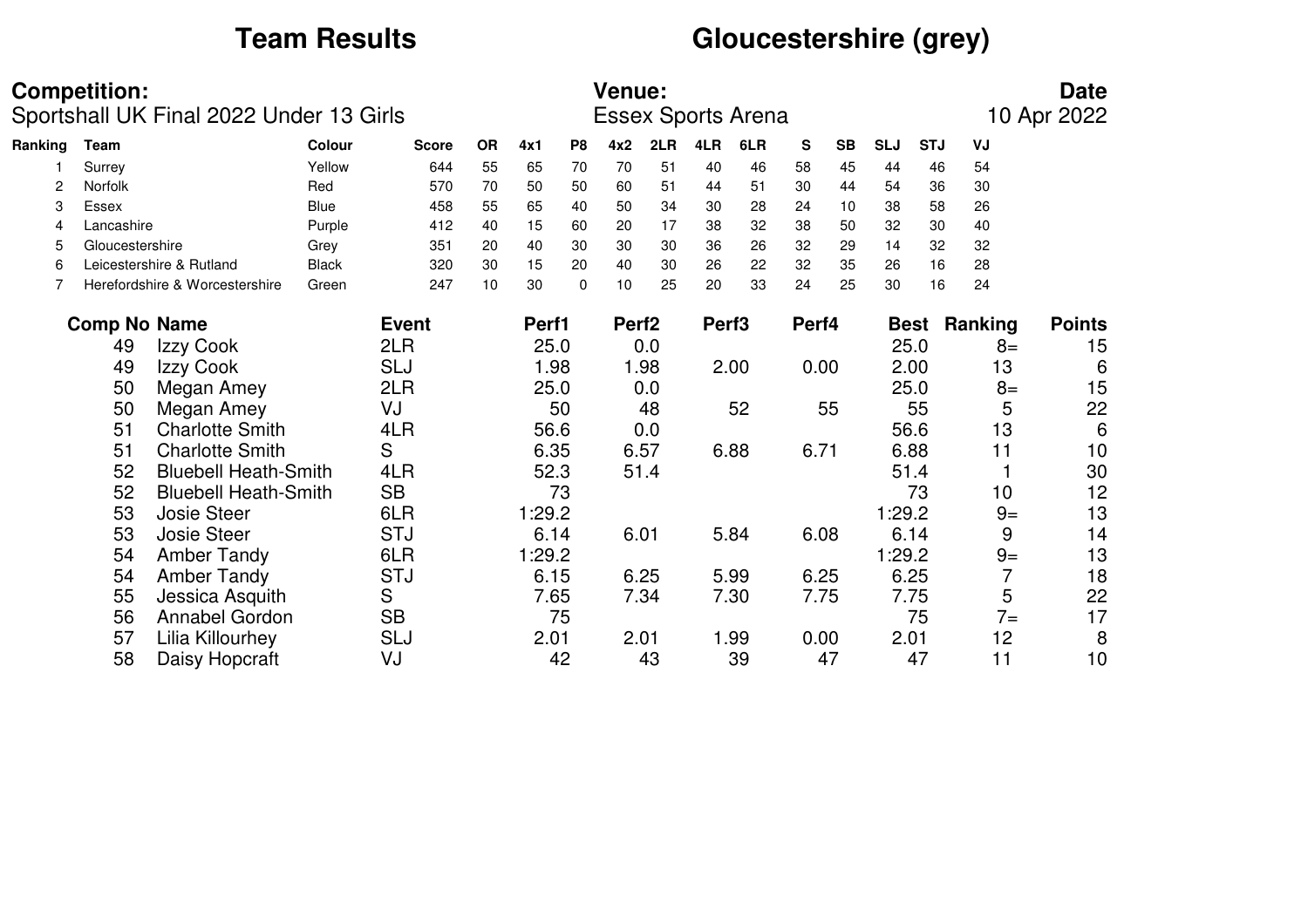# **Team Results Herefordshire & Worcestershire (green)**

|         | <b>Competition:</b> |                                         |              |              |           |        |                | <b>Venue:</b>     |      |                   |                           |       |           |            |             |         | <b>Date</b>          |
|---------|---------------------|-----------------------------------------|--------------|--------------|-----------|--------|----------------|-------------------|------|-------------------|---------------------------|-------|-----------|------------|-------------|---------|----------------------|
|         |                     | Sportshall UK Final 2022 Under 13 Girls |              |              |           |        |                |                   |      |                   | <b>Essex Sports Arena</b> |       |           |            |             |         | 10 Apr 2022          |
| Ranking | <b>Team</b>         |                                         | Colour       | <b>Score</b> | <b>OR</b> | 4x1    | P <sub>8</sub> | 4x2               | 2LR  | 4LR               | 6LR                       | S     | <b>SB</b> | <b>SLJ</b> | <b>STJ</b>  | VJ      |                      |
|         | Surrey              |                                         | Yellow       | 644          | 55        | 65     | 70             | 70                | 51   | 40                | 46                        | 58    | 45        | 44         | 46          | 54      |                      |
| 2       | Norfolk             |                                         | Red          | 570          | 70        | 50     | 50             | 60                | 51   | 44                | 51                        | 30    | 44        | 54         | 36          | 30      |                      |
| 3       | Essex               |                                         | <b>Blue</b>  | 458          | 55        | 65     | 40             | 50                | 34   | 30                | 28                        | 24    | 10        | 38         | 58          | 26      |                      |
| 4       | Lancashire          |                                         | Purple       | 412          | 40        | 15     | 60             | 20                | 17   | 38                | 32                        | 38    | 50        | 32         | 30          | 40      |                      |
| 5       | Gloucestershire     |                                         | Grey         | 351          | 20        | 40     | 30             | 30                | 30   | 36                | 26                        | 32    | 29        | 14         | 32          | 32      |                      |
| 6       |                     | Leicestershire & Rutland                | <b>Black</b> | 320          | 30        | 15     | 20             | 40                | 30   | 26                | 22                        | 32    | 35        | 26         | 16          | 28      |                      |
|         |                     | Herefordshire & Worcestershire          | Green        | 247          | 10        | 30     | $\mathbf{0}$   | 10                | 25   | 20                | 33                        | 24    | 25        | 30         | 16          | 24      |                      |
|         | <b>Comp No Name</b> |                                         |              | <b>Event</b> |           | Perf1  |                | Perf <sub>2</sub> |      | Perf <sub>3</sub> |                           | Perf4 |           |            | <b>Best</b> | Ranking | <b>Points</b>        |
|         | 61                  | Lily Jenkins                            |              | 2LR          |           | 24.9   |                |                   | 24.6 |                   |                           |       |           |            | 24.6        |         | 21<br>$5=$           |
|         | 61                  | Lily Jenkins                            |              | <b>STJ</b>   |           | 0.00   |                |                   | 6.13 |                   | 6.16                      | 6.12  |           |            | 6.16        |         | 16<br>8              |
|         | 62                  | Daisy Atkins                            |              | 2LR          |           | 26.0   |                |                   | 0.0  |                   |                           |       |           |            | 26.0        |         | 4<br>14              |
|         | 62                  | Daisy Atkins                            |              | S            |           | 6.99   |                |                   | 6.78 |                   | 6.84                      | 7.48  |           |            | 7.48        |         | 20<br>6              |
|         | 63                  | <b>Winnie Padmore</b>                   |              | 4LR          |           | 52.5   |                |                   | 53.2 |                   |                           |       |           |            | 53.2        |         | 20<br>6              |
|         | 63                  | <b>Winnie Padmore</b>                   |              | SLJ          |           | 2.04   |                |                   | 2.05 | 2.11              |                           | 0.00  |           |            | 2.11        |         | 9<br>14              |
|         | 65                  | Molly Lazenbury                         |              | 6LR          |           | 1:29.3 |                |                   |      |                   |                           |       |           | 1:29.3     |             |         | 10<br>11             |
|         | 65                  | Molly Lazenbury                         |              | <b>SLJ</b>   |           | 0.00   |                |                   | 1.89 |                   | 2.12                      | 0.00  |           |            | 2.12        |         | 16<br>8              |
|         | 66                  | Maya Stroud                             |              | 6LR          |           | 1:26.9 |                |                   |      |                   |                           |       |           | 1:26.9     |             |         | 23<br>$4=$           |
|         | 66                  | Maya Stroud                             |              | VJ           |           |        | 35             |                   | 37   |                   | 30                        |       | 37        |            | 37          |         | 13<br>6              |
|         | 67                  | Zofia Michniok                          |              | VJ           |           |        | 50             |                   | 52   |                   | 51                        |       | 51        |            | 52          |         | $\overline{7}$<br>18 |
|         | 68                  | Freya Churchill                         |              | <b>SB</b>    |           |        | 75             |                   |      |                   |                           |       |           |            | 75          |         | 17<br>$7=$           |
|         | 69                  | Jessie Crawford                         |              | <b>SB</b>    |           |        | 66             |                   |      |                   |                           |       |           |            | 66          |         | 12<br>8              |
|         | 70                  | Lucy Gibbons                            |              | S            |           | 4.86   |                |                   | 4.94 |                   | 4.78                      | 4.65  |           |            | 4.94        |         | 14<br>4              |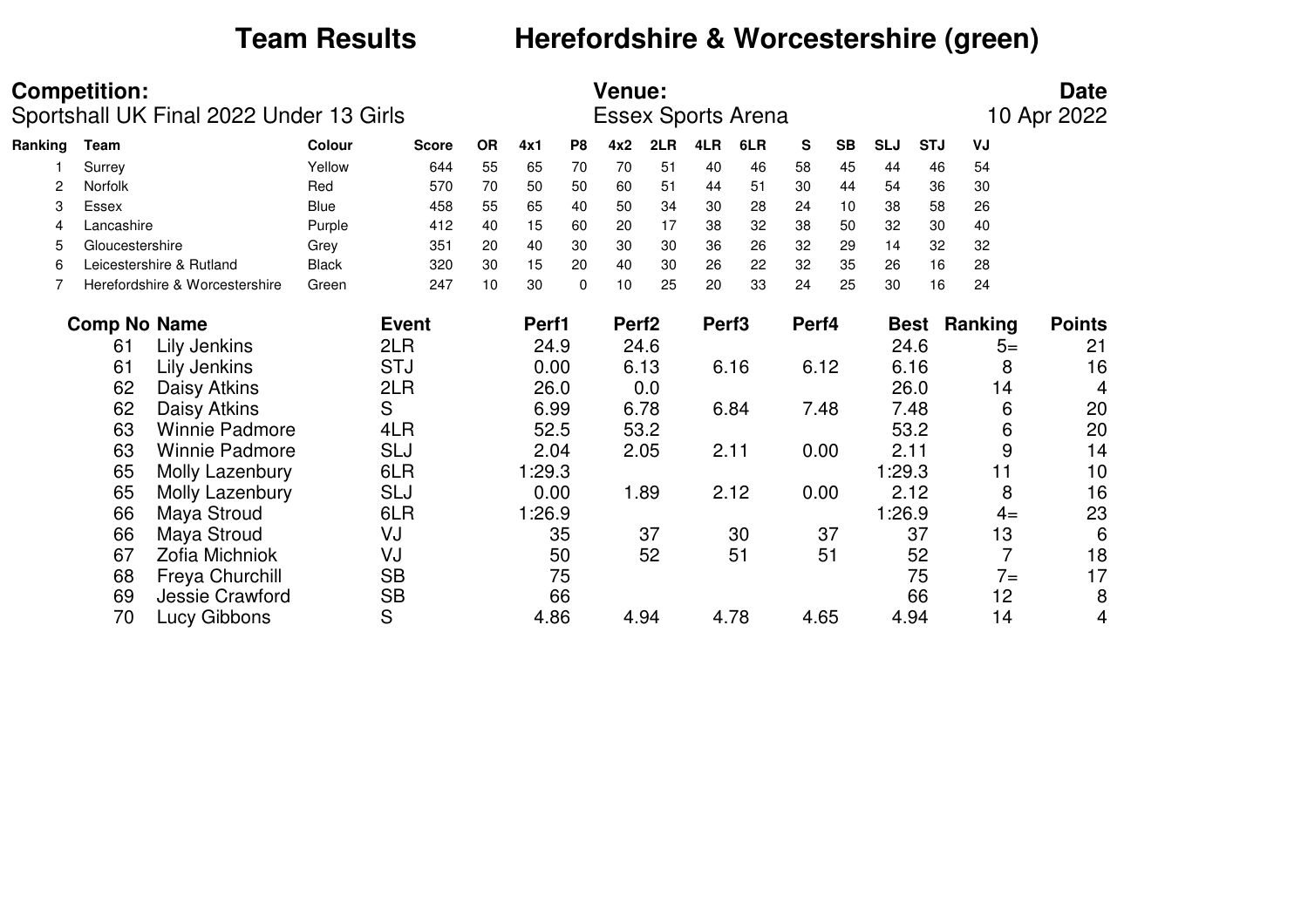# **Team Results Essex (blue)**

|         | <b>Competition:</b> | Sportshall UK Final 2022 Under 13 Girls |               |              |           |        |                | <b>Venue:</b>     |      |                   | <b>Essex Sports Arena</b> |       |           |            |             |                | <b>Date</b><br>10 Apr 2022 |
|---------|---------------------|-----------------------------------------|---------------|--------------|-----------|--------|----------------|-------------------|------|-------------------|---------------------------|-------|-----------|------------|-------------|----------------|----------------------------|
| Ranking | Team                |                                         | <b>Colour</b> | <b>Score</b> | <b>OR</b> | 4x1    | P <sub>8</sub> | 4x2               | 2LR  | 4LR               | 6LR                       | S     | <b>SB</b> | <b>SLJ</b> | <b>STJ</b>  | VJ             |                            |
|         | Surrey              |                                         | Yellow        | 644          | 55        | 65     | 70             | 70                | 51   | 40                | 46                        | 58    | 45        | 44         | 46          | 54             |                            |
|         | <b>Norfolk</b>      |                                         | Red           | 570          | 70        | 50     | 50             | 60                | 51   | 44                | 51                        | 30    | 44        | 54         | 36          | 30             |                            |
| 3       | Essex               |                                         | Blue          | 458          | 55        | 65     | 40             | 50                | 34   | 30                | 28                        | 24    | 10        | 38         | 58          | 26             |                            |
| 4       | Lancashire          |                                         | Purple        | 412          | 40        | 15     | 60             | 20                | 17   | 38                | 32                        | 38    | 50        | 32         | 30          | 40             |                            |
| 5       | Gloucestershire     |                                         | Grey          | 351          | 20        | 40     | 30             | 30                | 30   | 36                | 26                        | 32    | 29        | 14         | 32          | 32             |                            |
| 6       |                     | Leicestershire & Rutland                | <b>Black</b>  | 320          | 30        | 15     | 20             | 40                | 30   | 26                | 22                        | 32    | 35        | 26         | 16          | 28             |                            |
|         |                     | Herefordshire & Worcestershire          | Green         | 247          | 10        | 30     | $\Omega$       | 10                | 25   | 20                | 33                        | 24    | 25        | 30         | 16          | 24             |                            |
|         | <b>Comp No Name</b> |                                         |               | <b>Event</b> |           | Perf1  |                | Perf <sub>2</sub> |      | Perf <sub>3</sub> |                           | Perf4 |           |            | <b>Best</b> | Ranking        | <b>Points</b>              |
|         | 73                  | Lily Hartman                            |               | 4LR          |           | 53.2   |                |                   | 53.0 |                   |                           |       |           |            | 53.0        | 5              | 22                         |
|         | 73                  | Lily Hartman                            |               | <b>SLJ</b>   |           | 2.07   |                |                   | 2.07 |                   | 2.06                      | 0.00  |           |            | 2.07        | 11             | 10                         |
|         | 74                  | <b>Alice Coshell</b>                    |               | 2LR          |           | 24.3   |                |                   | 24.3 |                   |                           |       |           |            | 24.3        | $2 =$          | 27                         |
|         | 74                  | <b>Alice Coshell</b>                    |               | <b>SLJ</b>   |           | 2.31   |                |                   | 2.31 |                   | 2.33                      | 0.00  |           |            | 2.33        | $\overline{2}$ | 28                         |
|         | 75                  | <b>Chelsea Clarke</b>                   |               | 4LR          |           | 55.4   |                |                   | 0.0  |                   |                           |       |           |            | 55.4        | 12             | 8                          |
|         | 75                  | Chelsea Clarke                          |               | S            |           | 6.19   |                |                   | 5.84 |                   | 6.04                      | 6.11  |           |            | 6.19        | 12             | 8                          |
|         | 76                  | Lucy Bulman                             |               | 2LR          |           | 25.7   |                |                   | 0.0  |                   |                           |       |           |            | 25.7        | $12 =$         | $\overline{7}$             |
|         | 76                  | Lucy Bulman                             |               | S            |           | 7.14   |                |                   | 7.04 |                   | 6.81                      | 5.86  |           |            | 7.14        | 8              | 16                         |
|         | 77                  | Martha May                              |               | 6LR          |           | 1:30.0 |                |                   |      |                   |                           |       |           | 1:30.0     |             | 12             | 8                          |
|         | 77                  | Martha May                              |               | <b>SB</b>    |           |        | 63             |                   |      |                   |                           |       |           |            | 63          | 14             | 4                          |
|         | 78                  | Katie Middleton                         |               | 6LR          |           | 1:28.4 |                |                   |      |                   |                           |       |           | 1:28.4     |             | 6              | 20                         |
|         | 78                  | Katie Middleton                         |               | VJ           |           |        | 57             |                   | 57   |                   | 55                        |       | 55        |            | 57          | 3              | 26                         |
|         | 79                  | Milana Thorpe                           |               | <b>STJ</b>   |           | 6.66   |                |                   | 6.89 |                   | 7.10                      | 6.98  |           |            | 7.10        |                | 30                         |
|         | 80                  | <b>Amelie Scott</b>                     |               | <b>STJ</b>   |           | 6.32   |                |                   | 6.60 |                   | 7.00                      | 6.75  |           |            | 7.00        | $\overline{c}$ | 28                         |
|         | 81                  | <b>Kate Case</b>                        |               | <b>SB</b>    |           |        | 65             |                   |      |                   |                           |       |           |            | 65          | 13             | 6                          |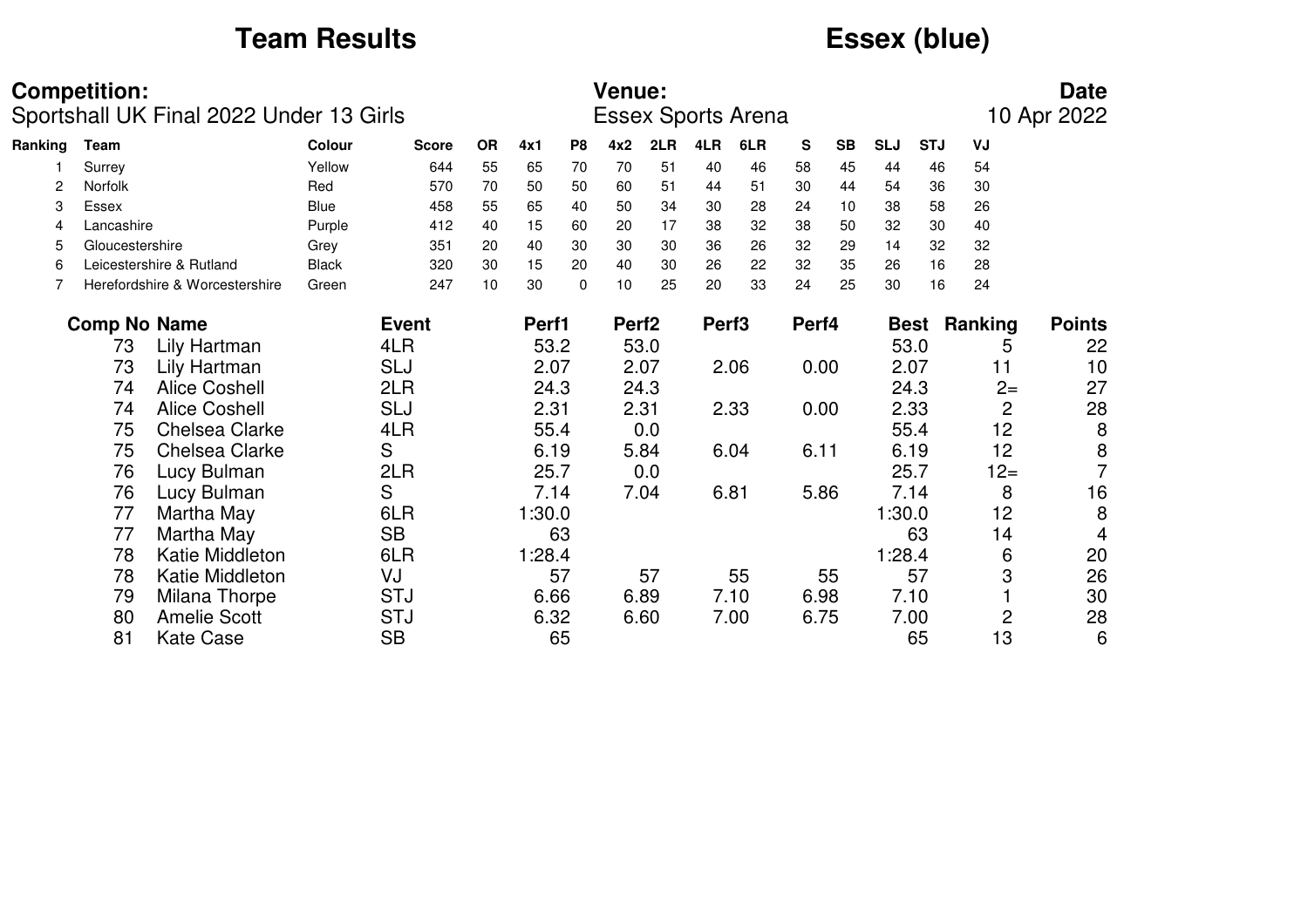# **Results Sheet Obstacle Relay**

Sportshall UK Final 2022 Under 13 Girls Essex Sports Arena 10 Apr 2022

## **Competition: Venue: Date**

|    |                                | Colour            | <b>Heat</b> | <b>Final</b> | <b>Performance</b> | <b>Points</b> |  |
|----|--------------------------------|-------------------|-------------|--------------|--------------------|---------------|--|
| 01 | <b>Norfolk</b>                 | Red               | 0.0         | 1:17.0       | 1:17.0             | 70.0          |  |
| 04 | Surrey                         | Yellow            | 0.0         | 1:18.9       | 1:18.9             | 55.0          |  |
| 07 | Essex                          | Blue              | 0.0         | 1:18.9       | 1:18.9             | 55.0          |  |
| 03 | Lancashire                     | Purple            | 0.0         | 1:19.0       | 1:19.0             | 40.0          |  |
| 02 | Leicestershire & Rutland       | <b>Black</b>      | 0.0         | 1:20.0       | 1:20.0             | 30.0          |  |
| 05 | Gloucestershire                | Grey              | 0.0         | 1:20.4       | 1:20.4             | 20.0          |  |
| 06 | Herefordshire & Worcestershire | Green             | 0.0         | 1:20.7       | 1:20.7             | 10.0          |  |
|    |                                | Ranking Code Team |             |              |                    |               |  |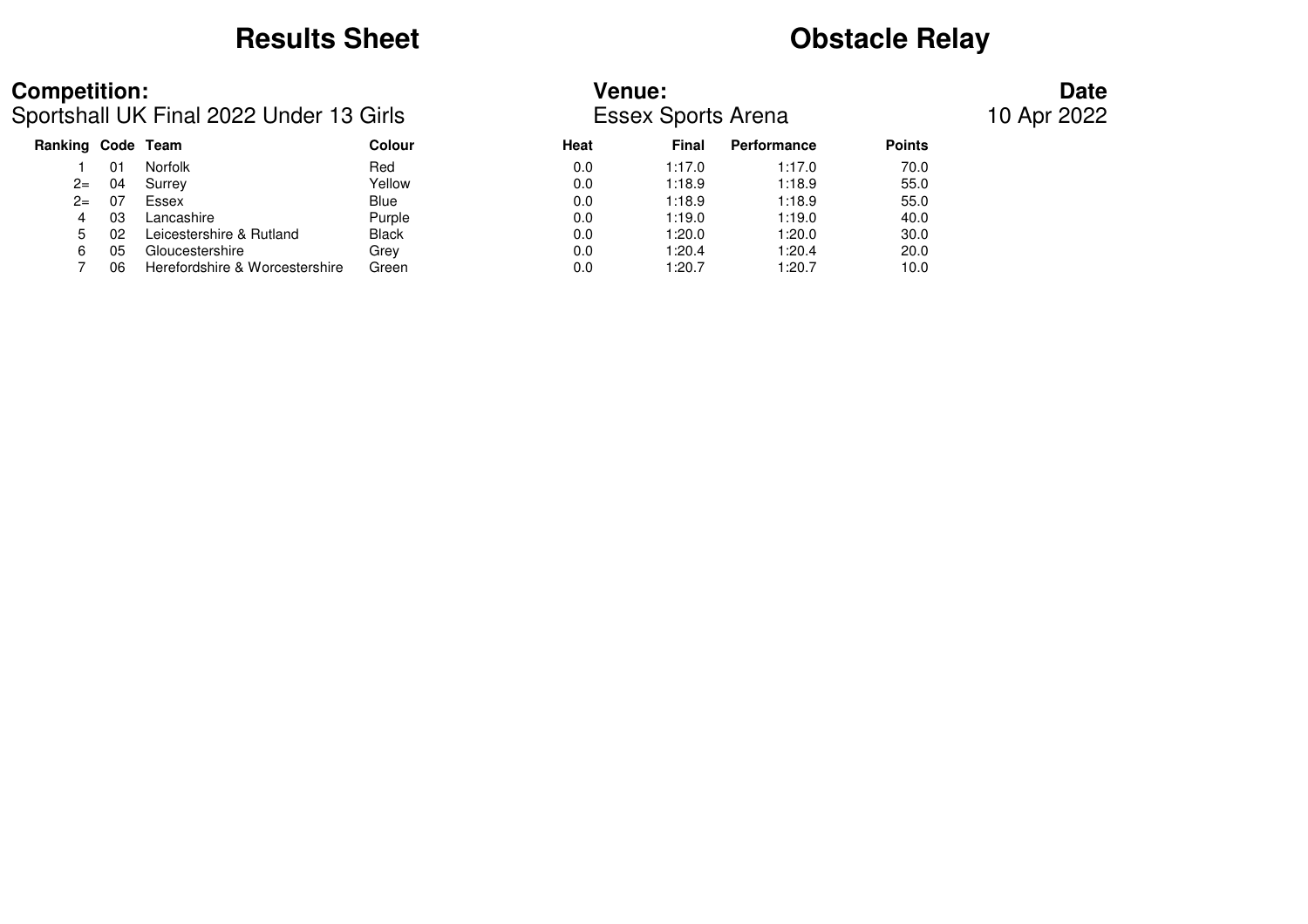# **Results Sheet 4 x 1 Lap Relay**

## **Competition: Venue: Date**

Sportshall UK Final 2022 Under 13 Girls Essex Sports Arena 10 Apr 2022

| Ranking Code Team |     |                                | Colour       | <b>Heat</b> | <b>Final</b> | Performance | <b>Points</b> |  |
|-------------------|-----|--------------------------------|--------------|-------------|--------------|-------------|---------------|--|
| $=$               | 04  | Surrey                         | Yellow       | 0.0         | 47.8         | 47.8        | 65.0          |  |
| $=$               | -07 | Essex                          | Blue         | 0.0         | 47.8         | 47.8        | 65.0          |  |
|                   | 01  | Norfolk                        | Red          | 0.0         | 48.8         | 48.8        | 50.0          |  |
|                   | 05  | Gloucestershire                | Grev         | 0.0         | 50.3         | 50.3        | 40.0          |  |
| 5                 | 06  | Herefordshire & Worcestershire | Green        | 0.0         | 50.6         | 50.6        | 30.0          |  |
| 6=                | 02  | Leicestershire & Rutland       | <b>Black</b> | 0.0         | 50.7         | 50.7        | 15.0          |  |
| 6=                | 03  | Lancashire                     | Purple       | 0.0         | 50.7         | 50.7        | 15.0          |  |
|                   |     |                                |              |             |              |             |               |  |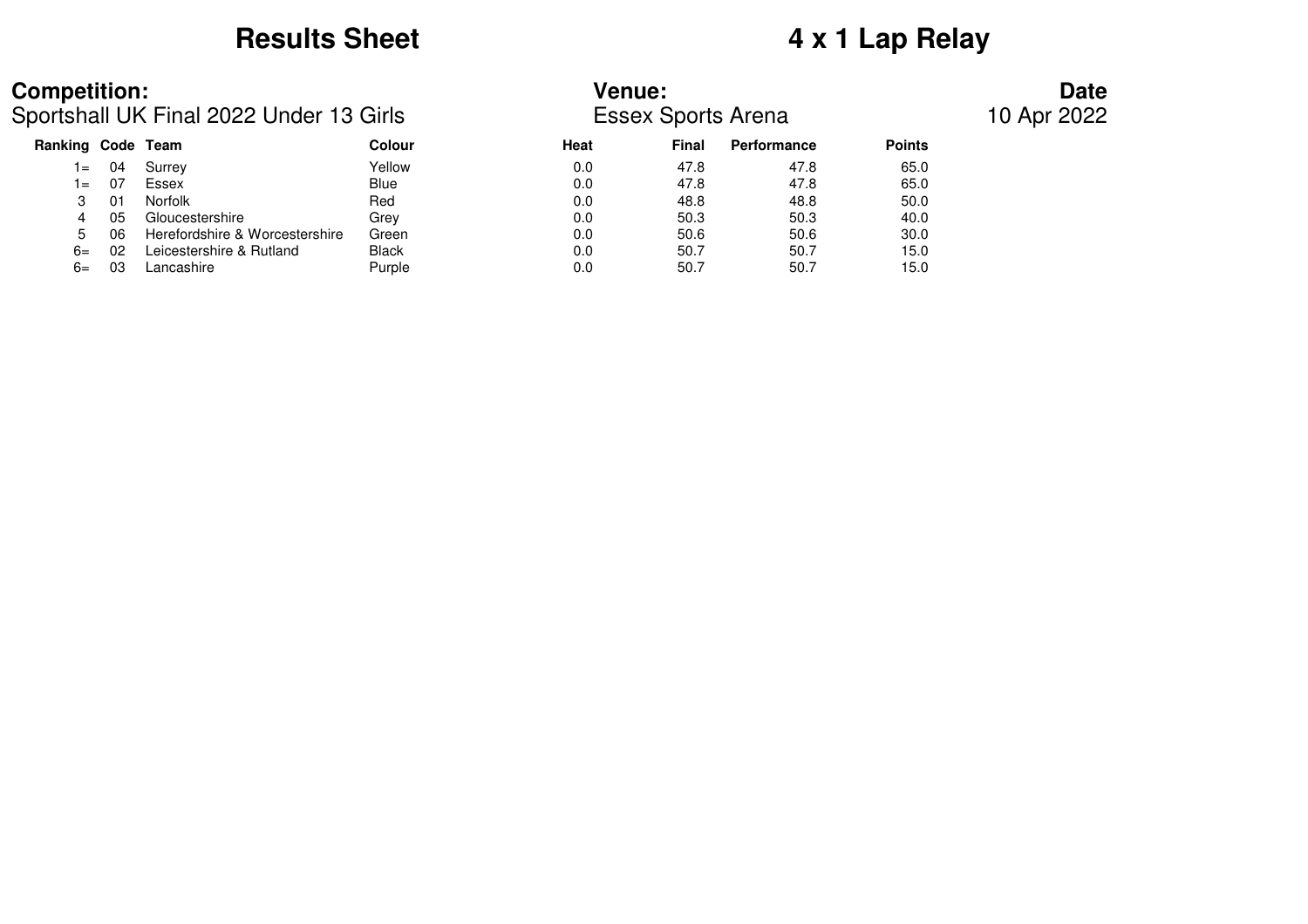## **Results Sheet 2 Lap Race**

| <b>Competition:</b><br><b>Venue:</b> | Date |
|--------------------------------------|------|
|--------------------------------------|------|

Sportshall UK Final 2022 Under 13 Girls **ESSEX** Sports Arena

|              | Ranking<br>Team                |               | <b>Colour</b> |                        | <b>Points</b> |             |               |
|--------------|--------------------------------|---------------|---------------|------------------------|---------------|-------------|---------------|
|              | <b>Norfolk</b><br>$1 =$        |               | Red           |                        | 51            |             |               |
|              | $1 =$<br>Surrey                |               | Yellow        |                        | 51            |             |               |
| 3            | Essex                          |               | Blue          |                        | 34            |             |               |
| $4=$         | Leicestershire & Rutland       |               | <b>Black</b>  |                        | 30            |             |               |
| $4=$         | Gloucestershire                |               | Grey          |                        | 30            |             |               |
| 6            | Herefordshire & Worcestershire |               | Green         |                        | 25            |             |               |
| 7            | Lancashire                     |               | Purple        |                        | 17            |             |               |
| Ranking Team |                                | <b>Colour</b> |               | <b>BibNo Name</b>      |               | <b>Best</b> | <b>Points</b> |
|              | Surrey                         | Yellow        | 37            | Ella Rennie            |               | 23.9        | 30            |
| $2 =$        | Norfolk                        | Red           |               | 2 Lola Van Baaren      |               | 24.3        | 27            |
| $2 =$        | Essex                          | Blue          |               | 74 Alice Coshell       |               | 24.3        | 27            |
| 4            | <b>Norfolk</b>                 | Red           |               | 1 Amy Fielding         |               | 24.5        | 24            |
| $5=$         | Surrey                         | Yellow        |               | 38 Emily Winyard       |               | 24.6        | 21            |
| $5=$         | Herefordshire & Worcestershire | Green         |               | 61 Lily Jenkins        |               | 24.6        | 21            |
|              | Leicestershire & Rutland       | <b>Black</b>  | 13            | Lilia Wilkins          |               | 24.7        | 18            |
| $8=$         | Gloucestershire                | Grey          |               | 49 Izzy Cook           |               | 25.0        | 15            |
| $8=$         | Gloucestershire                | Grey          |               | 50 Megan Amey          |               | 25.0        | 15            |
| 10           | Leicestershire & Rutland       | Black         |               | 14 Alexandra Nathaniel |               | 25.1        | 12            |
| 11           | Lancashire                     | Purple        |               | 26 Emilia Simpson      |               | 25.6        | 10            |
| $12 =$       | Lancashire                     | Purple        |               | 25 Lyra Stretch        |               | 25.7        | 7             |
| $12 =$       | Essex                          | Blue          |               | 76 Lucy Bulman         |               | 25.7        | 7             |
| 14           | Herefordshire & Worcestershire | Green         |               | 62 Daisy Atkins        |               | 26.0        | 4             |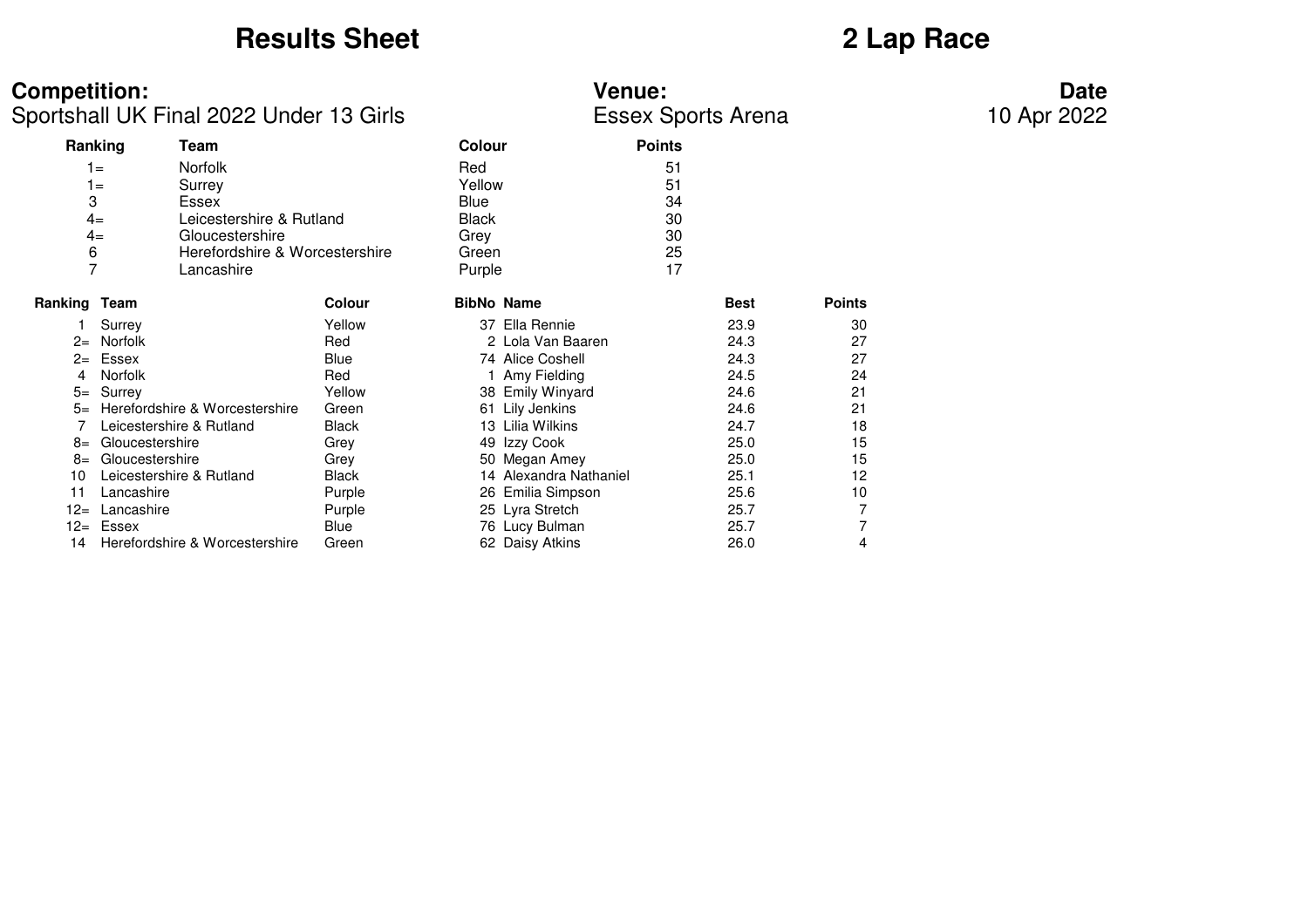## **Results Sheet 4 Lap Race**

| <b>Competition:</b><br><b>Venue:</b> | Date |
|--------------------------------------|------|
|--------------------------------------|------|

Sportshall UK Final 2022 Under 13 Girls **Essex Sports Arena** 

|                     | Ranking                  | Team                           |               | <b>Colour</b>     |                         | <b>Points</b> |               |
|---------------------|--------------------------|--------------------------------|---------------|-------------------|-------------------------|---------------|---------------|
|                     |                          | <b>Norfolk</b>                 |               | Red               |                         | 44            |               |
| $\overline{c}$      |                          | Surrey                         |               | Yellow            |                         | 40            |               |
| 3                   |                          | Lancashire                     |               | Purple            |                         | 38            |               |
| 4                   |                          | Gloucestershire                |               | Grey              |                         | 36            |               |
| 5                   |                          | Essex                          |               | Blue              |                         | 30            |               |
| 6                   |                          | Leicestershire & Rutland       |               | Black             |                         | 26            |               |
| $\overline{7}$      |                          | Herefordshire & Worcestershire |               | Green             |                         | 20            |               |
| <b>Ranking Team</b> |                          |                                | <b>Colour</b> | <b>BibNo Name</b> |                         | <b>Best</b>   | <b>Points</b> |
|                     | Gloucestershire          |                                | Grey          |                   | 52 Bluebell Heath-Smith | 51.4          | 30            |
| 2                   | Lancashire               |                                | Purple        |                   | 27 Thia Grice           | 51.6          | 28            |
| 3                   | Norfolk                  |                                | Red           |                   | 3 Maizie Boylan         | 52.3          | 26            |
| 4                   | Surrey                   |                                | Yellow        |                   | 39 Elise Christian      | 52.7          | 24            |
| 5                   | Essex                    |                                | Blue          |                   | 73 Lily Hartman         | 53.0          | 22            |
| 6                   |                          | Herefordshire & Worcestershire | Green         |                   | 63 Winnie Padmore       | 53.2          | 20            |
|                     | <b>Norfolk</b>           |                                | Red           |                   | 4 Mia Squires           | 54.0          | 18            |
| 8                   | Surrey                   |                                | Yellow        |                   | 40 Maia Heward-Mills    | 53.8          | 16            |
| 9                   | Leicestershire & Rutland |                                | <b>Black</b>  |                   | 16 Jasmine Johnson      | 54.3          | 14            |
| 10                  | Leicestershire & Rutland |                                | <b>Black</b>  |                   | 15 Isla Fillary         | 54.7          | 12            |
| 11                  | Lancashire               |                                | Purple        |                   | 28 Lucie Duckett        | 54.9          | 10            |
| 12                  | Essex                    |                                | Blue          |                   | 75 Chelsea Clarke       | 55.4          | 8             |
| 13                  | Gloucestershire          |                                | Grey          |                   | 51 Charlotte Smith      | 56.6          | 6             |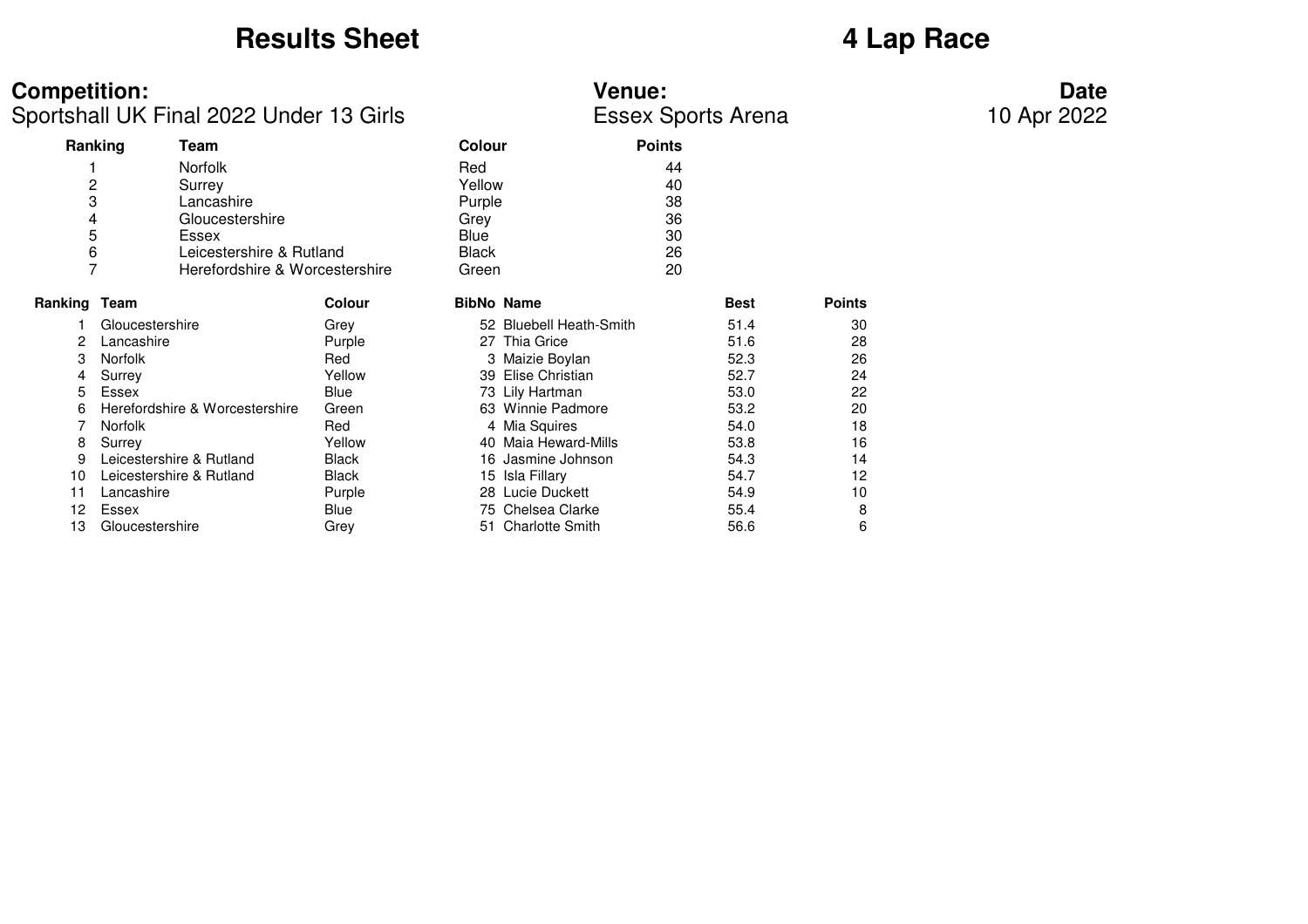## **Results Sheet 6 Lap Time Trial**

## **Competition: Venue: Date**

Sportshall UK Final 2022 Under 13 Girls Essex Sports Arena 10 Apr 2022

|                | Ranking                  | Team                           |               | <b>Colour</b>     |                       | <b>Points</b> |             |               |
|----------------|--------------------------|--------------------------------|---------------|-------------------|-----------------------|---------------|-------------|---------------|
|                |                          | <b>Norfolk</b>                 |               | Red               |                       | 51            |             |               |
| 2              |                          | Surrey                         |               | Yellow            |                       | 46            |             |               |
| 3              |                          | Herefordshire & Worcestershire |               | Green             |                       | 33            |             |               |
| 4              |                          | Lancashire                     |               | Purple            |                       | 32            |             |               |
| 5              |                          | Essex                          |               | Blue              |                       | 28            |             |               |
| 6              |                          | Gloucestershire                |               | Grey              |                       | 26            |             |               |
| $\overline{7}$ |                          | Leicestershire & Rutland       |               | <b>Black</b>      |                       | 22            |             |               |
|                |                          |                                |               |                   |                       |               |             |               |
| Ranking        | Team                     |                                | <b>Colour</b> | <b>BibNo Name</b> |                       |               | <b>Best</b> | <b>Points</b> |
|                | Surrey                   |                                | Yellow        |                   | 41 Elizabeth Gilligan |               | 1:24.7      | 30            |
| 2              | <b>Norfolk</b>           |                                | Red           |                   | 5 Abigail Bransgrove  |               | 1:25.6      | 28            |
| 3              | Lancashire               |                                | Purple        |                   | 29 Agatha Taylor      |               | 1:25.8      | 26            |
| $4=$           | Norfolk                  |                                | Red           |                   | 6 Faye Nottage        |               | 1:26.9      | 23            |
| $4=$           |                          | Herefordshire & Worcestershire | Green         |                   | 66 Maya Stroud        |               | 1:26.9      | 23            |
| 6              | Essex                    |                                | <b>Blue</b>   |                   | 78 Katie Middleton    |               | 1:28.4      | 20            |
|                | Leicestershire & Rutland |                                | <b>Black</b>  |                   | 17 Freya Suart        |               | 1:28.8      | 18            |
| 8              | Surrey                   |                                | Yellow        |                   | 42 Niamh Wells        |               | 1:29.0      | 16            |
| $9=$           | Gloucestershire          |                                | Grey          |                   | 53 Josie Steer        |               | 1:29.2      | 13            |
| $9=$           | Gloucestershire          |                                | Grey          |                   | 54 Amber Tandy        |               | 1:29.2      | 13            |
| 11             |                          | Herefordshire & Worcestershire | Green         |                   | 65 Molly Lazenbury    |               | 1:29.3      | 10            |
| 12             | Essex                    |                                | Blue          | 77                | Martha May            |               | 1:30.0      | 8             |
| 13             | Lancashire               |                                | Purple        | 30                | Isla Bamber           |               | 1:30.3      | 6             |
| 14             | Leicestershire & Rutland |                                | Black         |                   | 18 Millie Battison    |               | 1:30.8      | 4             |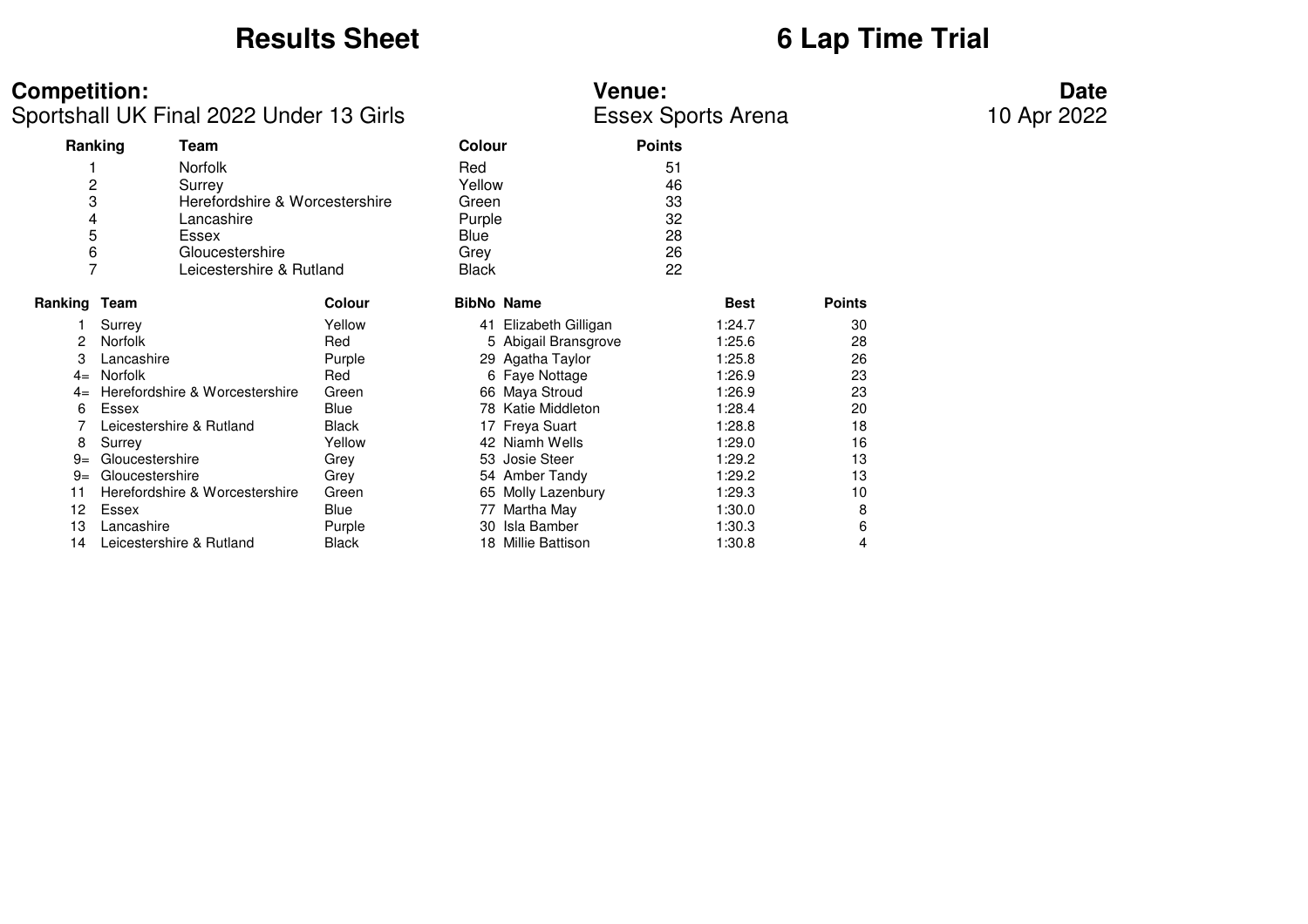## **Results Sheet 8 Lap Paarlauf**

## **Competition: Venue: Date**

Sportshall UK Final 2022 Under 13 Girls Essex Sports Arena 10 Apr 2022

| Ranking Code Team |    |                          | Colour | <b>Heat</b> | <b>Final</b> | <b>Performance</b> | <b>Points</b> |
|-------------------|----|--------------------------|--------|-------------|--------------|--------------------|---------------|
|                   | 04 | Surrey                   | Yellow | 0.0         | 1:44.1       | 1:44.1             | 70.0          |
|                   | 03 | Lancashire               | Purple | 0.0         | 1:45.0       | 1:45.0             | 60.0          |
|                   | 01 | Norfolk                  | Red    | 0.0         | 1:47.2       | 1:47.2             | 50.0          |
| 4                 | 07 | Essex                    | Blue   | 0.0         | 1:48.1       | 1:48.1             | 40.0          |
|                   | 05 | Gloucestershire          | Grev   | 0.0         | 1:48.8       | 1:48.8             | 30.0          |
|                   | 02 | Leicestershire & Rutland | Black  | 0.0         | 1:49.4       | 1:49.4             | 20.0          |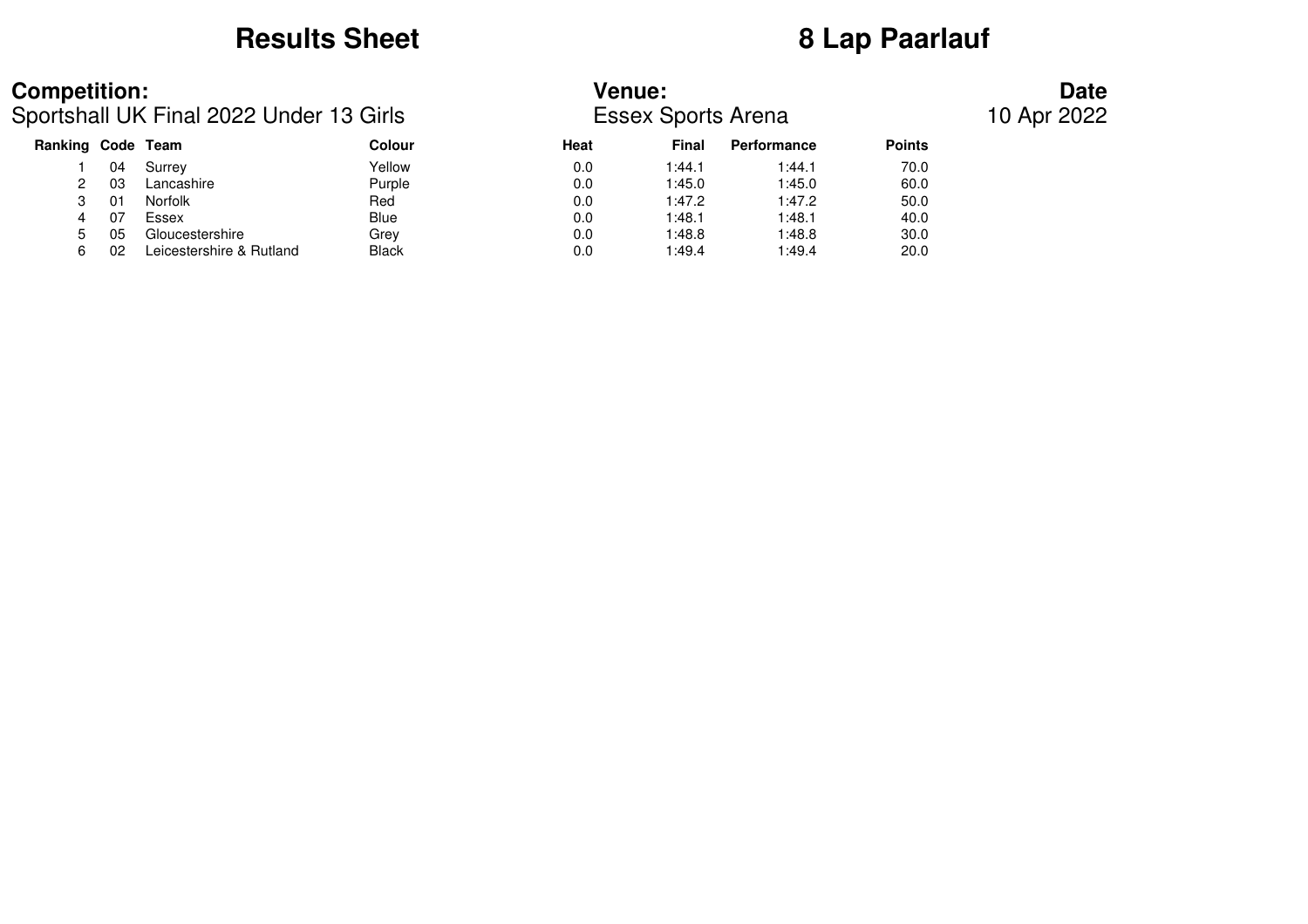# **Results Sheet 4 x 2 Lap Relay**

Sportshall UK Final 2022 Under 13 Girls Essex Sports Arena 10 Apr 2022

## **Competition: Venue: Date**

| Ranking Code Team |    |                                | Colour       | Heat | Final  | Performance | <b>Points</b> |
|-------------------|----|--------------------------------|--------------|------|--------|-------------|---------------|
|                   | 04 | Surrey                         | Yellow       | 0.0  | 1:36.8 | 1:36.8      | 70.0          |
| 2                 | 01 | <b>Norfolk</b>                 | Red          | 0.0  | 1:37.6 | 1:37.6      | 60.0          |
|                   | 07 | Essex                          | <b>Blue</b>  | 0.0  | 1:38.4 | 1:38.4      | 50.0          |
| 4                 | 02 | Leicestershire & Rutland       | <b>Black</b> | 0.0  | 1:39.0 | 1:39.0      | 40.0          |
| 5.                | 05 | Gloucestershire                | Grev         | 0.0  | 1:39.3 | 1:39.3      | 30.0          |
| 6                 | 03 | Lancashire                     | Purple       | 0.0  | 1:39.8 | 1:39.8      | 20.0          |
|                   | 06 | Herefordshire & Worcestershire | Green        | 0.0  | 1:41.3 | 1:41.3      | 10.0          |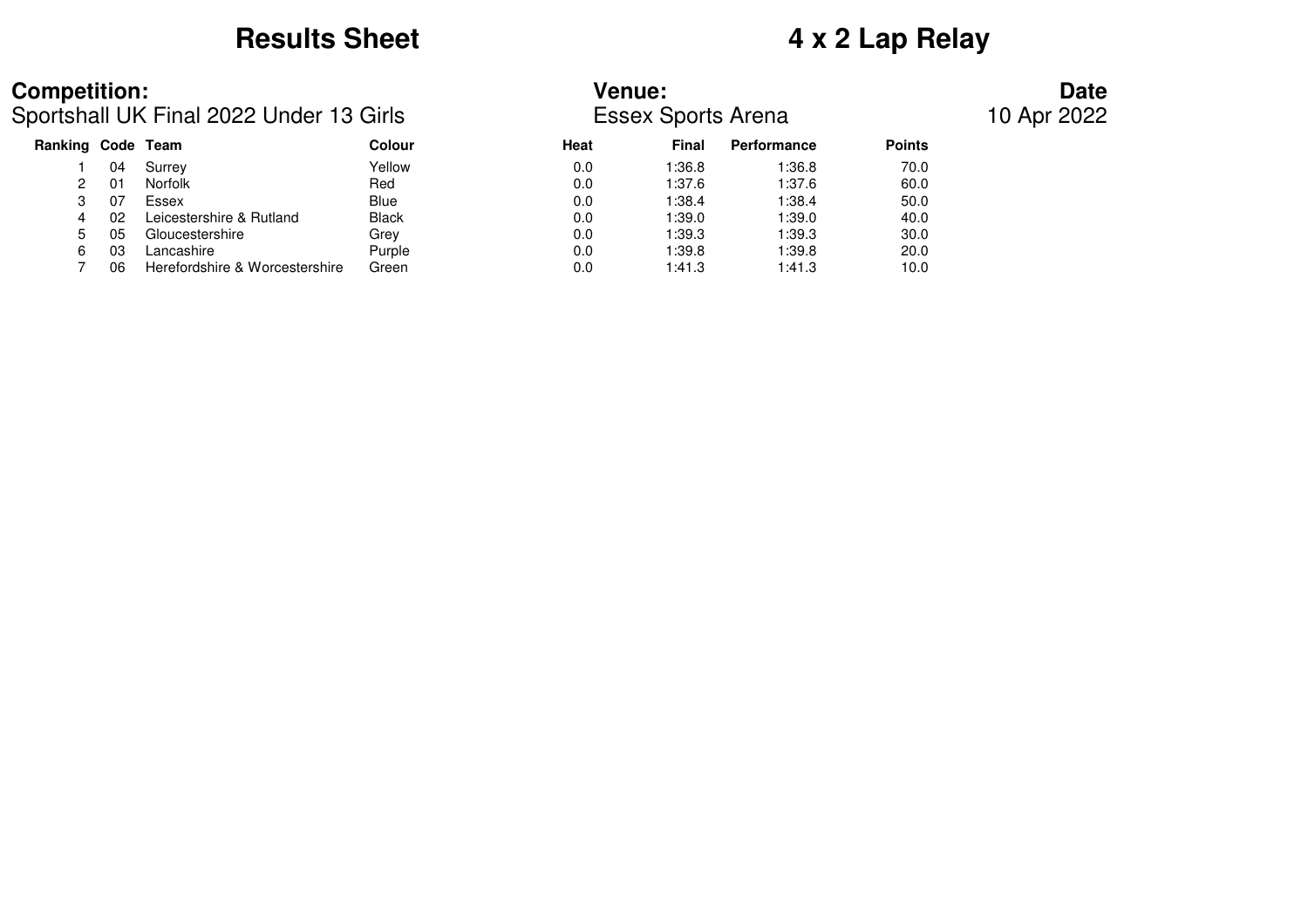## **Results Sheet**

## **Shot**

**Competition:**<br> **Date**<br>
Sportshall UK Final 2022 Under 13 Girls<br>
Essex Sports Arena 10 Apr 2022 Sportshall UK Final 2022 Under 13 Girls

|              | Ranking<br>Team                        |        | <b>Colour</b>     |                       | <b>Points</b> |             |               |
|--------------|----------------------------------------|--------|-------------------|-----------------------|---------------|-------------|---------------|
|              | Surrey                                 |        | Yellow            |                       | 58            |             |               |
| 2            | Lancashire                             |        | Purple            |                       | 38            |             |               |
|              | $3=$<br>Leicestershire & Rutland       |        | <b>Black</b>      |                       | 32            |             |               |
|              | $3=$<br>Gloucestershire                |        | Grey              |                       | 32            |             |               |
| 5            | <b>Norfolk</b>                         |        | Red               |                       | 30            |             |               |
|              | $6=$<br>Herefordshire & Worcestershire |        | Green             |                       | 24            |             |               |
|              | $6=$<br>Essex                          |        | Blue              |                       | 24            |             |               |
| Ranking Team |                                        | Colour | <b>BibNo Name</b> |                       |               | <b>Best</b> | <b>Points</b> |
|              | Surrey                                 | Yellow |                   | 39 Elise Christian    |               | 11.19       | 30            |
| 2            | Surrey                                 | Yellow |                   | 41 Elizabeth Gilligan |               | 8.68        | 28            |
| 3            | Leicestershire & Rutland               | Black  | 20                | Maddy Cufflin         |               | 7.93        | 26            |
| 4            | Lancashire                             | Purple |                   | 32 Bettelin Ojumobi   |               | 7.90        | 24            |
| 5            | Gloucestershire                        | Grey   | 55                | Jessica Asquith       |               | 7.75        | 22            |
| 6            | Herefordshire & Worcestershire         | Green  |                   | 62 Daisy Atkins       |               | 7.48        | 20            |
|              | <b>Norfolk</b>                         | Red    |                   | 12 Mia Lesniak        |               | 7.27        | 18            |
| 8            | Essex                                  | Blue   |                   | 76 Lucy Bulman        |               | 7.14        | 16            |
| 9            | Lancashire                             | Purple |                   | 33 Leila Pilkington   |               | 7.11        | 14            |
| 10           | <b>Norfolk</b>                         | Red    |                   | 7 Belle Hoy           |               | 7.07        | 12            |
| 11           | Gloucestershire                        | Grey   |                   | 51 Charlotte Smith    |               | 6.88        | 10            |
| 12           | Essex                                  | Blue   |                   | 75 Chelsea Clarke     |               | 6.19        | 8             |
| 13           | Leicestershire & Rutland               | Black  | 16                | Jasmine Johnson       |               | 6.16        | 6             |
| 14           | Herefordshire & Worcestershire         | Green  |                   | 70 Lucy Gibbons       |               | 4.94        | 4             |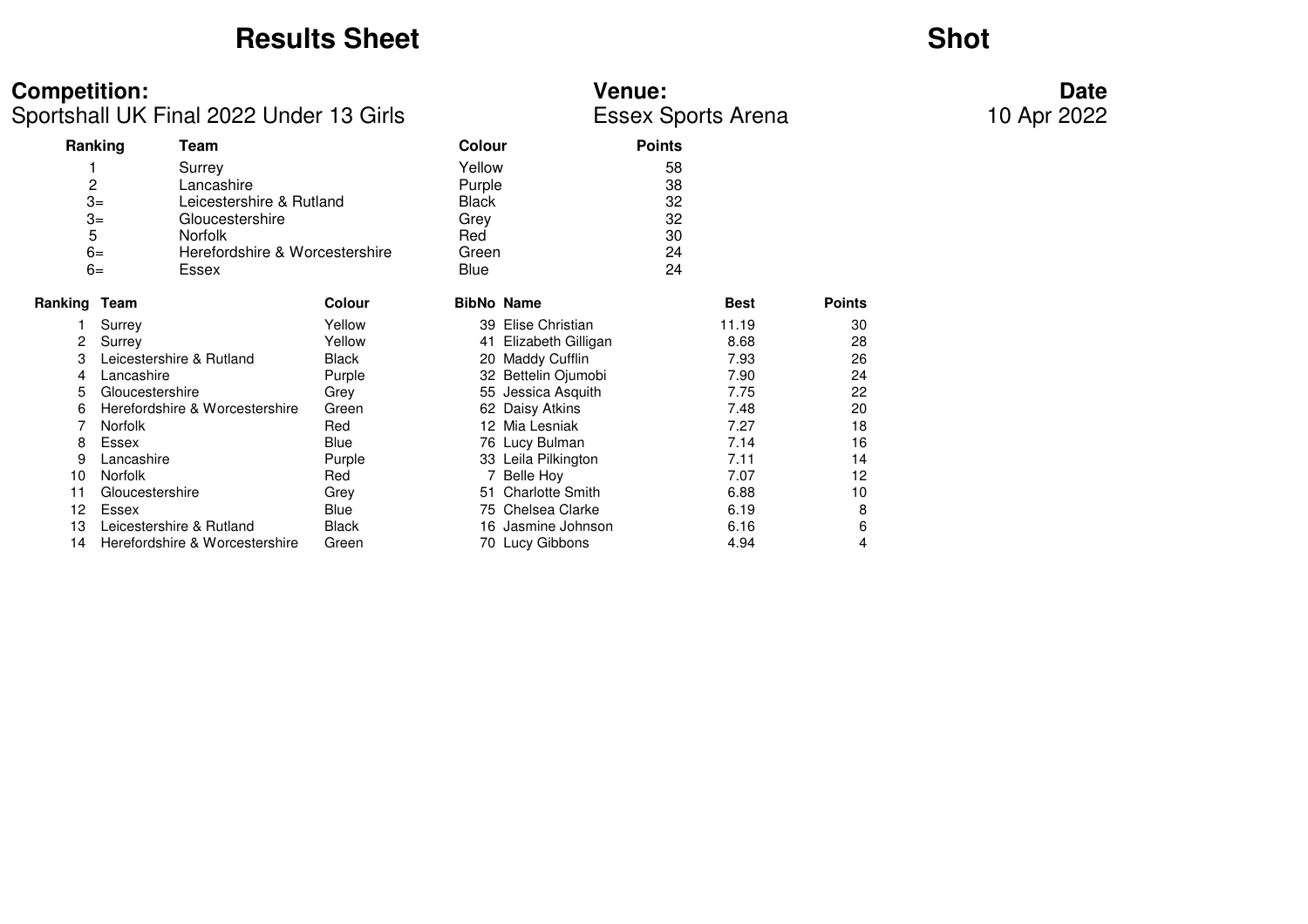# **Results Sheet**<br> **Speed Bounce**

| <b>Competition:</b><br><b>Venue:</b> | Date |
|--------------------------------------|------|
|--------------------------------------|------|

Sportshall UK Final 2022 Under 13 Girls Essex Sports Arena

|              | Ranking                  | Team                           |               | <b>Colour</b> |                         | <b>Points</b> |       |               |
|--------------|--------------------------|--------------------------------|---------------|---------------|-------------------------|---------------|-------|---------------|
|              |                          | Lancashire                     |               | Purple        |                         | 50            |       |               |
| 2            |                          | Surrey                         |               | Yellow        |                         | 45            |       |               |
| 3            |                          | <b>Norfolk</b>                 |               | Red           |                         | 44            |       |               |
| 4            |                          | Leicestershire & Rutland       |               | <b>Black</b>  |                         | 35            |       |               |
| 5            |                          | Gloucestershire                |               | Grey          |                         | 29            |       |               |
| 6            |                          | Herefordshire & Worcestershire |               | Green         |                         | 25            |       |               |
| 7            |                          | Essex                          |               | Blue          |                         | 10            |       |               |
| Ranking Team |                          |                                | <b>Colour</b> |               | <b>BibNo Name</b>       |               | Total | <b>Points</b> |
|              | <b>Norfolk</b>           |                                | Red           |               | 1 Amy Fielding          |               | 86    | 30            |
| 2            | Lancashire               |                                | Purple        |               | 28 Lucie Duckett        |               | 81    | 28            |
| 3=           | Leicestershire & Rutland |                                | Black         |               | 13 Lilia Wilkins        |               | 80    | 25            |
|              | $3 =$ Surrey             |                                | Yellow        |               | Martha Ab-Iorwerth      |               | 80    | 25            |
| 5            | Lancashire               |                                | Purple        |               | 26 Emilia Simpson       |               | 78    | 22            |
| 6            | Surrey                   |                                | Yellow        |               | 48 Sophie Jennings      |               | 77    | 20            |
| $7 =$        | Gloucestershire          |                                | Grey          |               | 56 Annabel Gordon       |               | 75    | 17            |
| $7 =$        |                          | Herefordshire & Worcestershire | Green         |               | 68 Freya Churchill      |               | 75    | 17            |
| 9            | Norfolk                  |                                | Red           |               | 11 Lily Ganley          |               | 74    | 14            |
| 10           | Gloucestershire          |                                | Grey          |               | 52 Bluebell Heath-Smith |               | 73    | 12            |
| 11           |                          | Leicestershire & Rutland       | <b>Black</b>  |               | 21 Susannah Bregazzi    |               | 72    | 10            |
| 12           |                          | Herefordshire & Worcestershire | Green         | 69            | Jessie Crawford         |               | 66    | 8             |
| 13           | Essex                    |                                | Blue          | 81            | Kate Case               |               | 65    | 6             |
| 14           | Essex                    |                                | Blue          | 77            | Martha May              |               | 63    | 4             |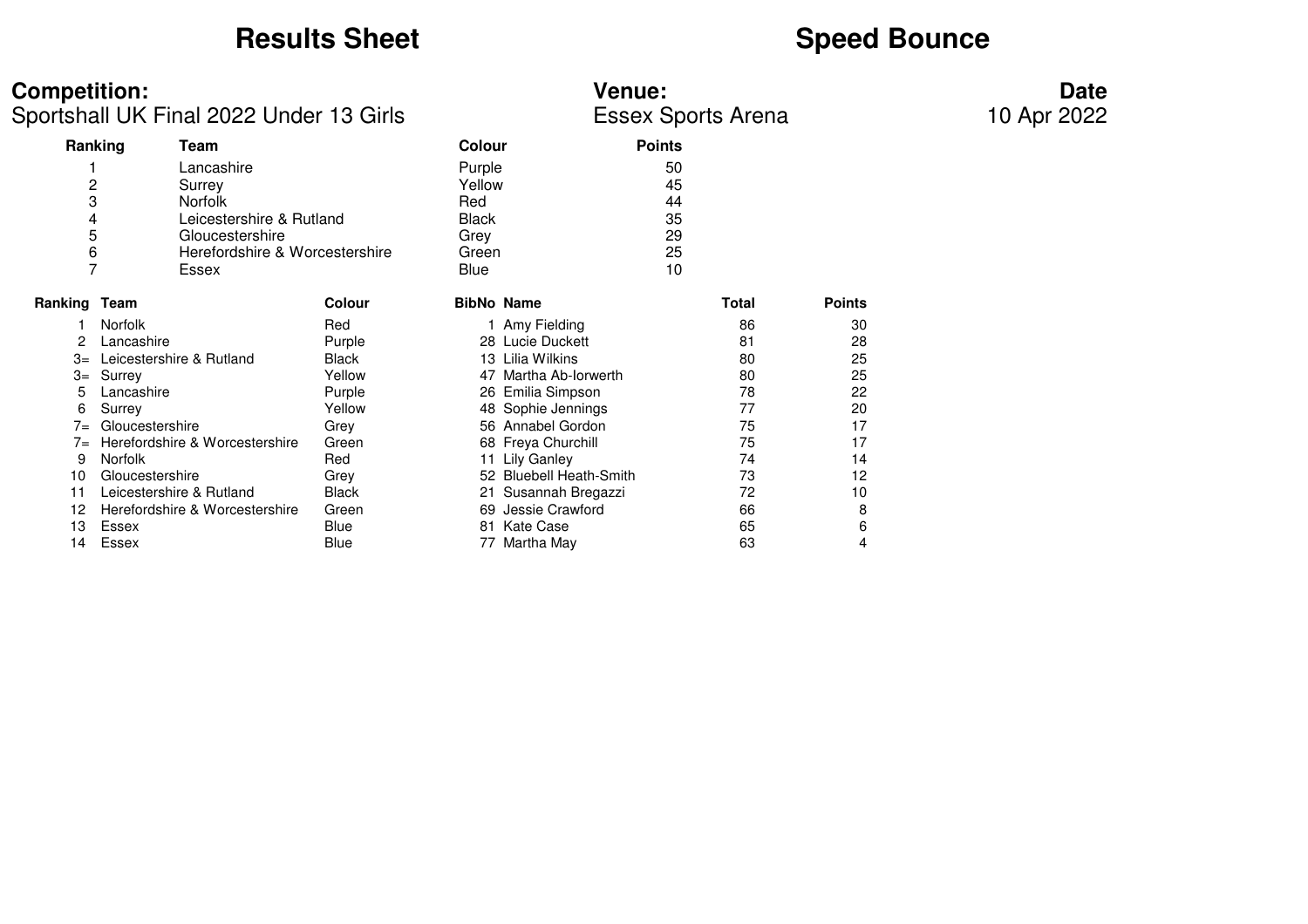# **Results Sheet**<br> **Standing Long Jump**

| <b>Competition:</b><br><b>Venue:</b> | Date |
|--------------------------------------|------|
|--------------------------------------|------|

Sportshall UK Final 2022 Under 13 Girls **ESSEX Sports Arena** 

|                | Ranking<br>Team                |              |                   | Colour                | <b>Points</b> |             |               |
|----------------|--------------------------------|--------------|-------------------|-----------------------|---------------|-------------|---------------|
|                | <b>Norfolk</b>                 |              | Red               |                       | 54            |             |               |
| $\overline{c}$ | Surrey                         |              | Yellow            |                       | 44            |             |               |
| 3              | Essex                          |              | Blue              |                       | 38            |             |               |
| 4              | Lancashire                     |              | Purple            |                       | 32            |             |               |
| 5              | Herefordshire & Worcestershire |              | Green             |                       | 30            |             |               |
| 6              | Leicestershire & Rutland       |              | <b>Black</b>      |                       | 26            |             |               |
| 7              | Gloucestershire                |              | Grey              |                       | 14            |             |               |
| Ranking Team   |                                | Colour       | <b>BibNo Name</b> |                       |               | <b>Best</b> | <b>Points</b> |
|                | <b>Norfolk</b>                 | Red          |                   | 10 Rebecca Johnson    |               | 2.38        | 30            |
| 2              | Essex                          | Blue         |                   | 74 Alice Coshell      |               | 2.33        | 28            |
| 3              | Surrey                         | Yellow       | 37                | Ella Rennie           |               | 2.24        | 26            |
| 4              | <b>Norfolk</b>                 | Red          |                   | 3 Maizie Boylan       |               | 2.22        | 24            |
| 5              | Leicestershire & Rutland       | <b>Black</b> | 15                | Isla Fillary          |               | 2.16        | 22            |
| 6              | Lancashire                     | Purple       |                   | 25 Lyra Stretch       |               | 2.15        | 20            |
|                | Surrey                         | Yellow       |                   | 46 Freya Willis       |               | 2.12        | 18            |
| 8              | Herefordshire & Worcestershire | Green        |                   | 65 Molly Lazenbury    |               | 2.12        | 16            |
| 9              | Herefordshire & Worcestershire | Green        | 63                | <b>Winnie Padmore</b> |               | 2.11        | 14            |
| 10             | Lancashire                     | Purple       |                   | 34 Isla Roberts       |               | 2.08        | 12            |
| 11             | Essex                          | Blue         |                   | 73 Lily Hartman       |               | 2.07        | 10            |
| 12             | Gloucestershire                | Grey         |                   | 57 Lilia Killourhey   |               | 2.01        | 8             |
| 13             | Gloucestershire                | Grey         |                   | 49 Izzy Cook          |               | 2.00        | 6             |
| 14             | Leicestershire & Rutland       | Black        |                   | 22 Amilie Stevenson   |               | 1.95        | 4             |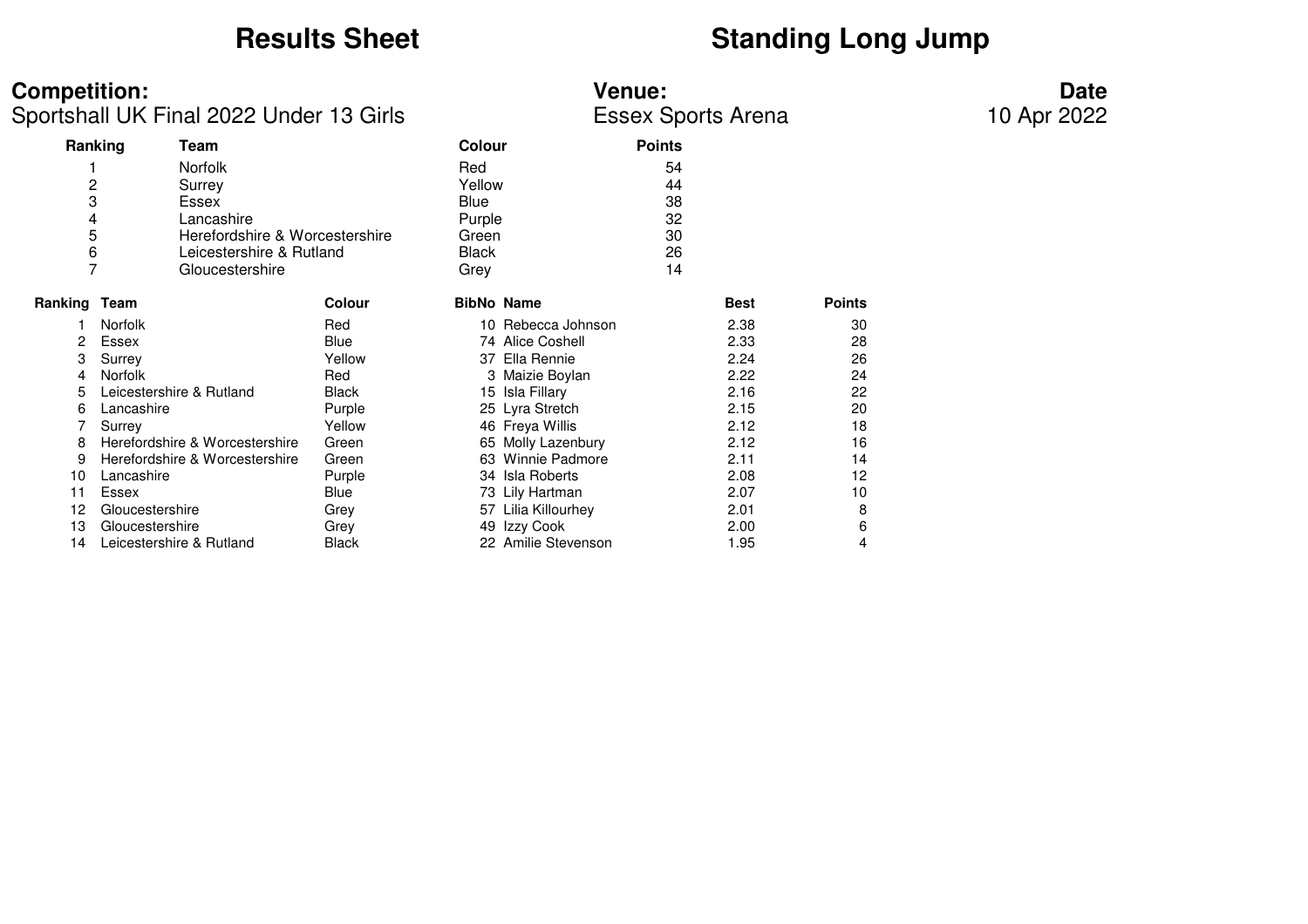# **Results Sheet**<br> **Standing Triple Jump**

| <b>Competition:</b> | <b>Venue:</b>                           |                           |               |                   |               | <b>Date</b> |               |  |
|---------------------|-----------------------------------------|---------------------------|---------------|-------------------|---------------|-------------|---------------|--|
|                     | Sportshall UK Final 2022 Under 13 Girls | <b>Essex Sports Arena</b> |               |                   |               | 10 Apr 2022 |               |  |
|                     | Ranking<br>Team                         |                           | <b>Colour</b> |                   | <b>Points</b> |             |               |  |
|                     | Essex                                   |                           | Blue          |                   | 58            |             |               |  |
|                     | $\overline{c}$<br>Surrey                |                           | Yellow        |                   | 46            |             |               |  |
|                     | 3<br><b>Norfolk</b>                     |                           | Red           |                   | 36            |             |               |  |
|                     | Gloucestershire<br>4                    |                           | Grey          |                   | 32            |             |               |  |
|                     | 5<br>Lancashire                         |                           | Purple        |                   | 30            |             |               |  |
|                     | $6=$<br>Leicestershire & Rutland        |                           | <b>Black</b>  |                   | 16            |             |               |  |
|                     | $6=$<br>Herefordshire & Worcestershire  |                           | Green         |                   | 16            |             |               |  |
| Ranking Team        |                                         | Colour                    |               | <b>BibNo Name</b> |               | <b>Best</b> | <b>Points</b> |  |
|                     | Essex                                   | Blue                      |               | 79 Milana Thorpe  |               | 7.10        | 30            |  |
| 2                   | Essex                                   | Blue                      |               | 80 Amelie Scott   |               | 7.00        | 28            |  |
| 3                   | Surrey                                  | Yellow                    |               | 45 Jasmine Nkoso  |               | 6.84        | 26            |  |
| 4                   | <b>Norfolk</b>                          | Red                       |               | 4 Mia Squires     |               | 6.70        | 24            |  |
| 5                   | Lancashire                              | Purple                    |               | 27 Thia Grice     |               | 6.62        | 22            |  |
| 6                   | Surrey                                  | Yellow                    |               | 42 Niamh Wells    |               | 6.31        | 20            |  |
|                     | Gloucestershire                         | Grey                      |               | 54 Amber Tandy    |               | 6.25        | 18            |  |
| 8                   | Herefordshire & Worcestershire          | Green                     |               | 61 Lily Jenkins   |               | 6.16        | 16            |  |
| 9                   | Gloucestershire                         | Grey                      |               | 53 Josie Steer    |               | 6.14        | 14            |  |
| 10                  | <b>Norfolk</b>                          | Red                       |               | 8 Fleur Ritchie   |               | 6.10        | 12            |  |
| 11                  | Leicestershire & Rutland                | Black                     |               | 19 Emily Gibson   |               | 5.91        | 10            |  |
| 12                  | Lancashire                              | Purple                    |               | 31 Balin Ojumobi  |               | 5.79        | 8             |  |
| 13                  | Leicestershire & Rutland                | Black                     |               | 17 Freya Suart    |               | 5.35        | 6             |  |